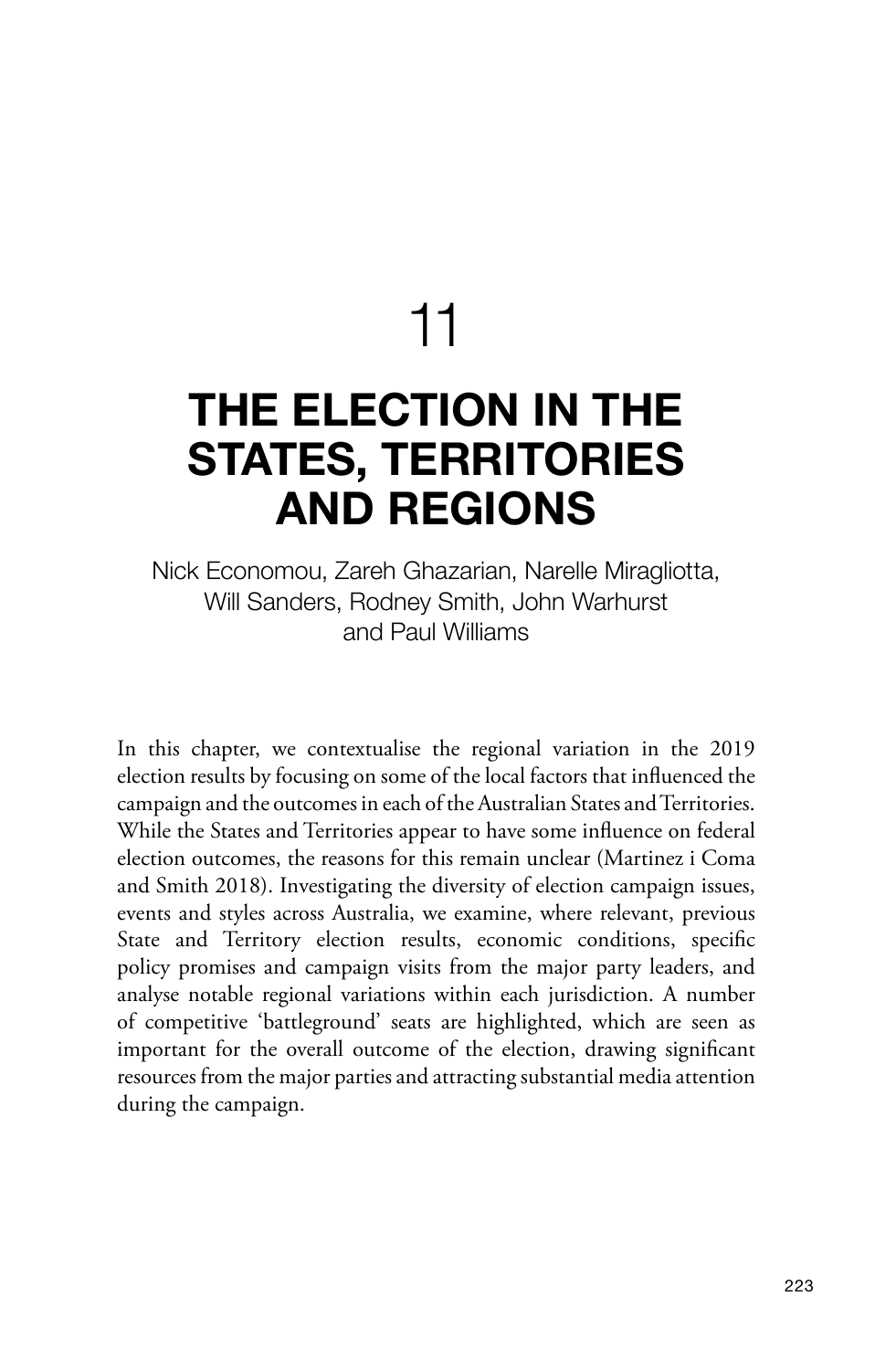### **New South Wales**

By Rodney Smith

Apart from the fact that it provided around one-third of the 151 members of the House of Representatives, New South Wales was particularly important in 2019 because it contained a large proportion of marginal seats. The 2016 federal election left the major parties evenly balanced in New South Wales, with Labor holding 24 seats against the Coalition's 23 seats. By the 2019 federal election, the Liberal Party had narrowly lost the seat of Wentworth to the Independent Kerryn Phelps in a by-election caused by Malcolm Turnbull's resignation from parliament. Based on the 2016 results, swings to Labor of 2.5 per cent would take four NSW seats from the Coalition (Gilmore, Robertson, Banks and Page). On the other hand, if the Coalition managed swings towards it of 2.5 per cent, Labor would lose two NSW seats (Lindsay and Macquarie). Finally, a 1.1 per cent swing to the Liberals would see them regain Wentworth. Thus, New South Wales contained seven of the 23 marginal seats most likely to be critical to the 2019 outcome—more than any State except Queensland, which had eight.

### **Contextual factors**

Two factors that might be important in explaining the results of the election are State economic conditions and State politics. In 2019, neither of these suggested that Labor would make significant gains against the Coalition in New South Wales.

For 18 months after the July 2016 federal election, the NSW economy performed strongly relative to the other States; however, it began to show some signs of weakening prior to the 2019 federal election. The annual percentage increase in gross State product to July 2018 in New South Wales was the lowest of all States and Territories, at 1 per cent (ABS 2018). The economic growth that did occur in New South Wales was uneven. The construction sector, driven partly by the NSW Government's heavy investment in public infrastructure projects (NSW 2018), contributed very visibly to the State's economic growth. However, the NSW agricultural sector contracted significantly (ABS 2018). To the extent that swinging voters judge governments retrospectively on their economic performance (Fiorina 1981), rather than voting on probable future economic conditions, the economic position of New South Wales gave them little cause to punish the federal Coalition.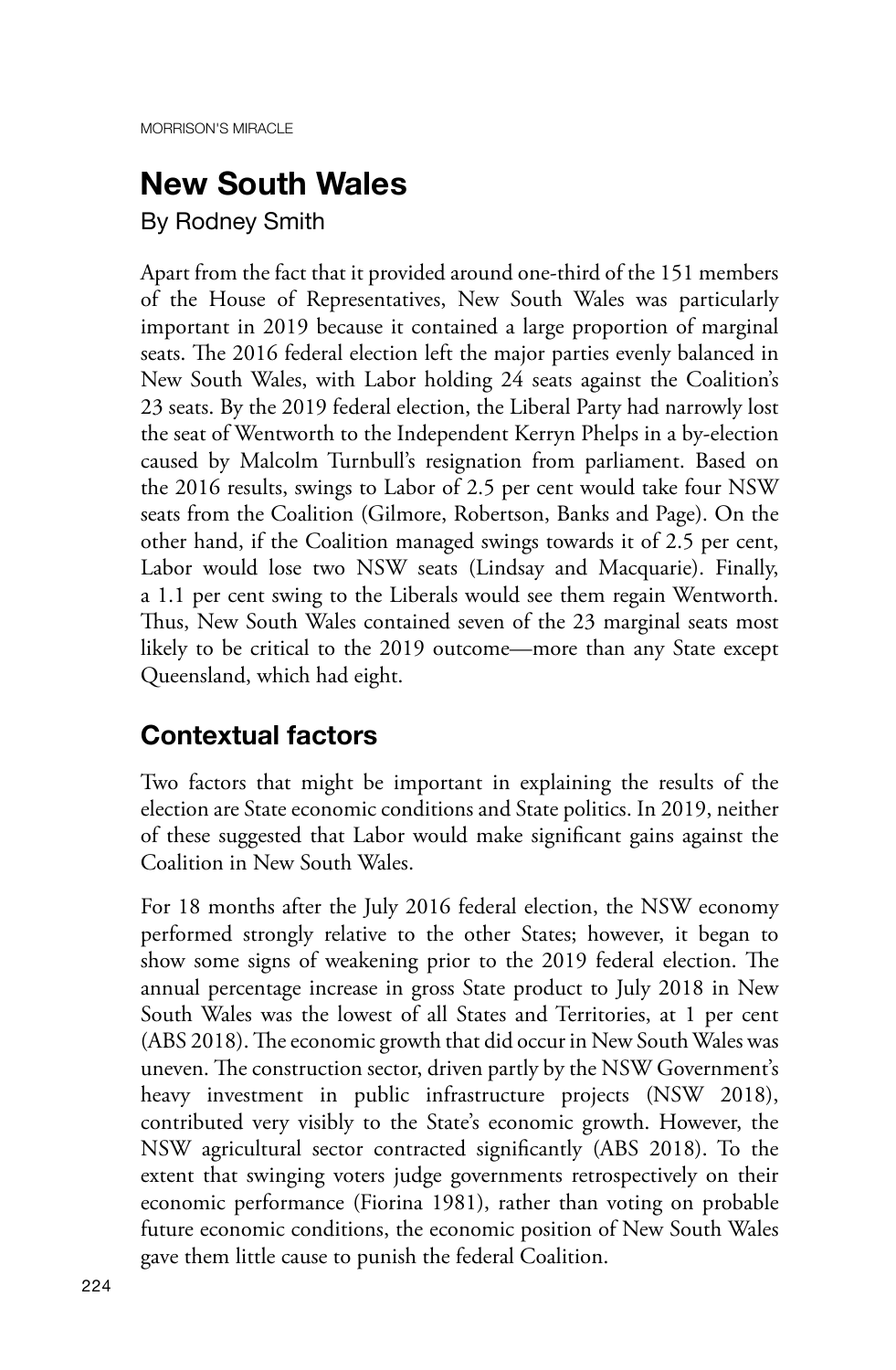The vagaries of election cycles produced the unusual circumstance of both national and NSW Coalition governments attempting to win third terms in the first half of 2019. The NSW fixed-term election was set for 23 March. Ultimately, the Coalition was returned to government in New South Wales with a slim majority, winning 48 of the 93 seats in the NSW Legislative Assembly. It recorded a first-preference legislative assembly vote of 41.6 per cent—down 4.1 per cent on the 2015 result. Labor barely improved its position, winning 33.3 per cent of the firstpreference votes—down 0.8 per cent from 2015—and a notional two-party-preferred swing of 2.3 per cent across the State.

What were the implications of this result for the federal contest? Labor's failure to make large gains at State level suggested the Coalition might be able to hold on to its federal NSW seats. Labor did not achieve first-preference or two-party-preferred swings of real magnitude in any NSW region except northern Sydney, where the Liberals could be expected to retain their seats easily. The NSW win undoubtedly boosted Coalition morale, particularly within the Liberal Party. It paved the way for the Coalition to make infrastructure commitments during the federal campaign that would receive wholehearted support from the newly elected State Liberal Premier. Moreover, the Coalition's NSW campaign theme, that Labor would ruin the State's strong budgetary position, suggested the way the Coalition might campaign effectively against Labor at the federal poll.

#### **The campaign in New South Wales**

As in 2016, in 2019 the major party leaders visited NSW electorates for policy announcements more often than they did electorates in the other States and Territories (see Table 11.1; and Martinez i Coma and Smith 2018: 220). The difference between 2016 and 2019 is that in 2016 Bill Shorten made as many visits to NSW electorates as did his Liberal opponent, Malcolm Turnbull, while in 2019, Shorten was much less visible in New South Wales than Scott Morrison. Morrison's first visit of the campaign, on 11 April, was to the marginal Labor seat of Lindsay, in Sydney's west, while Shorten began his campaign in Deakin (see 'Victoria', below)—a relatively safe Liberal seat in Melbourne's east. These starting points could simply have been due to home State convenience (Morrison being from Sydney and Shorten from Melbourne); however, Shorten's relative lack of attention to New South Wales in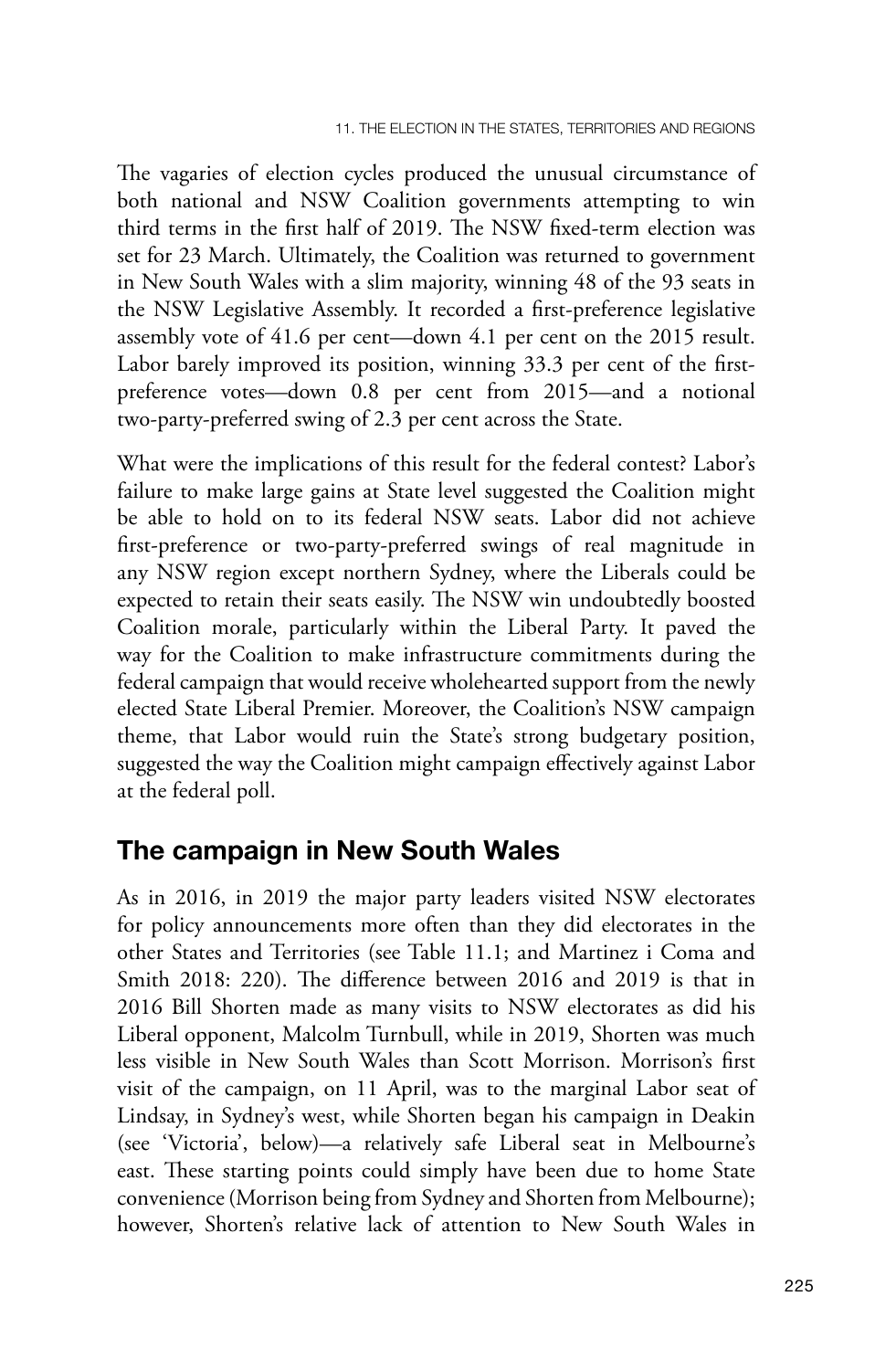2019 appears to have been strategic. Shorten's last major campaign event was a meeting at Blacktown Town Hall in Sydney's west—a venue made iconic by Gough Whitlam's 'It's Time' campaign speech in 1972 (Chan 2019). Nonetheless, Table 11.1 shows that Morrison campaigned more frequently than Shorten in New South Wales, while Shorten focused more of his campaigning on Queensland, where polling suggested Labor might pick up more seats (see below). The two leaders gave roughly the same amounts of attention to the other States and Territories.

|               | <b>Morrison</b> | <b>Shorten</b> | <b>McCormack</b> | <b>Total</b>    |
|---------------|-----------------|----------------|------------------|-----------------|
| <b>NSW</b>    | 23              | 14             | 12               | 49 (37 M $+$ S) |
| Qld           | 11              | 16             | 7                | $34 (27 M + S)$ |
| Vic.          | 15              | 16             | $\overline{4}$   | $35(31 M + S)$  |
| <b>WA</b>     | 10              | 8              | $\mathbf 0$      | $18(18 M + S)$  |
| <b>SA</b>     | 5               | 5              | $\mathbf 0$      | $10(10 M + S)$  |
| Tas.          | 9               | $\overline{7}$ | 3                | $19(16 M + S)$  |
| <b>ACT</b>    | $\overline{0}$  | 0              | $\mathbf 0$      | $0 (0 M + S)$   |
| <b>NT</b>     | $\overline{2}$  | $\overline{2}$ | 0                | $4 (4 M + S)$   |
| <b>Totals</b> | 75              | 68             | 27               | 170 (143 M + S) |

**Table 11.1 Leaders' electorate visits by State and Territory**

Source: Calculated from Worthington (2019).

Despite frequent news media commentary to the effect that Western Sydney was a key 'battleground' in the election, the leaders spent relatively little time there. Morrison made six visits to Western Sydney electorates, three of them to Lindsay. Shorten made just two visits to Western Sydney electorates (Lindsay and Greenway). Most electorates in Western Sydney went unvisited by either leader. Both leaders made more visits to inner Sydney electorates, particularly Reid, which each of them visited for five events (see Table 11.2).

The only electorates outside Sydney visited by both leaders were the marginal seats of Gilmore on the NSW South Coast and Robertson on the Central Coast. As might have been expected, National Party Leader Michael McCormack focused his attention on coastal and inland rural seats, including his own seat of Riverina.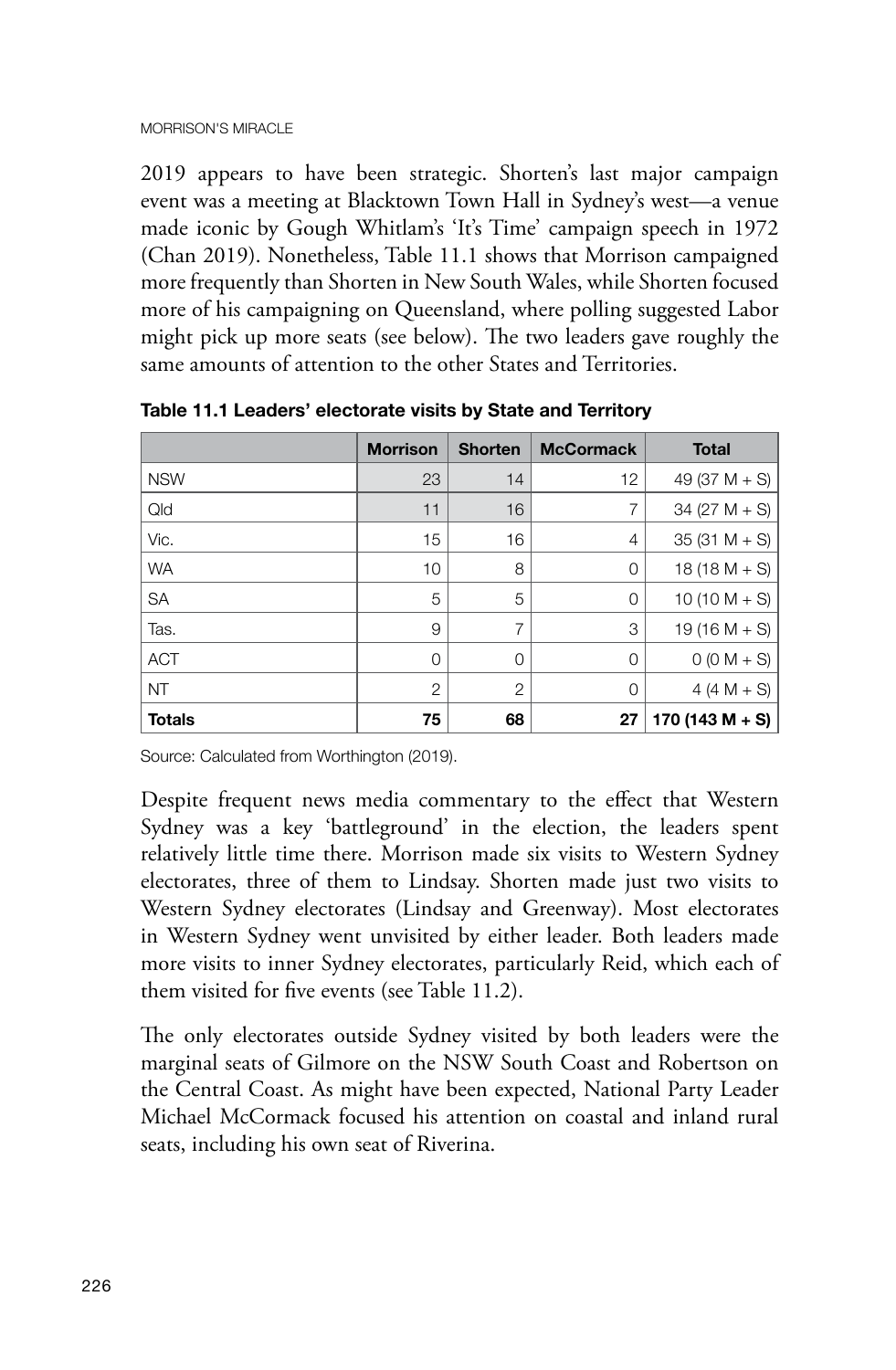|                      | <b>Morrison</b> | Shorten        | <b>McCormack</b> | <b>Unvisited</b><br>electorates* | <b>Contested</b><br>electorates** | <b>Total</b>   |
|----------------------|-----------------|----------------|------------------|----------------------------------|-----------------------------------|----------------|
| Inner<br>Sydney      | 8               | 6              | $\Omega$         | 1                                | $\overline{2}$                    | 5              |
| Northern<br>Sydney   | 0               | 1              | $\Omega$         | $\overline{4}$                   | 0                                 | 5              |
| Southern<br>Sydney   | $\overline{c}$  | $\overline{O}$ | $\Omega$         | $\overline{2}$                   | 0                                 | 4              |
| Western<br>Sydney    | 6               | $\overline{2}$ | $\Omega$         | 8                                | $\mathbf{1}$                      | 12             |
| Central<br>Coast     | 2               | 3              | $\overline{0}$   | 0                                | 1                                 | $\overline{2}$ |
| Hunter/<br>Illawarra | 1               | $\overline{O}$ | $\Omega$         | 5                                | $\Omega$                          | 6              |
| Coastal<br>rural     | 3               | $\overline{2}$ | 5                | 3                                | 1                                 | 6              |
| Inland rural         | 1               | $\Omega$       | $\overline{7}$   | $\overline{4}$                   | $\Omega$                          | 7              |
| <b>Total</b>         | 23              | 14             | 12               | 27                               | 5                                 | 47             |

**Table 11.2 Leaders' electorate visits by NSW region**

\* Electorates not visited by Labor or Coalition leaders during the campaign.

\*\* Electorates that both Labor and Coalition leaders visited to make announcements and campaign.

Source: Calculated from Worthington (2019).

In 2019, the major parties seemed to do less to target particular regions with policy packages than they had in 2016 (Martinez i Coma and Smith 2018: 221–22). The Liberal Party did package policies for four specific regions, including one addressed to Western Sydney.<sup>1</sup> Labor did not produce policy packages specifically for any NSW regions but included State-by-State breakdowns of some of its funding promises—for example, on education and infrastructure (ALP 2019a, 2019b). On key policies affecting specific regions, such as the development of the Western Sydney airport, the major parties' promises were quite similar (Liberal Party of Australia 2019b; ALP 2019b). Most of the parties' policies were directed generally at the national electorate. This was also true of 2016; however, in 2019, the parties seemed to expect voters to do more work to find out how policies might affect their own areas.

<sup>1</sup> The other regional packages covered Tasmania, the Northern Territory and Central Queensland (Liberal Party of Australia 2019a).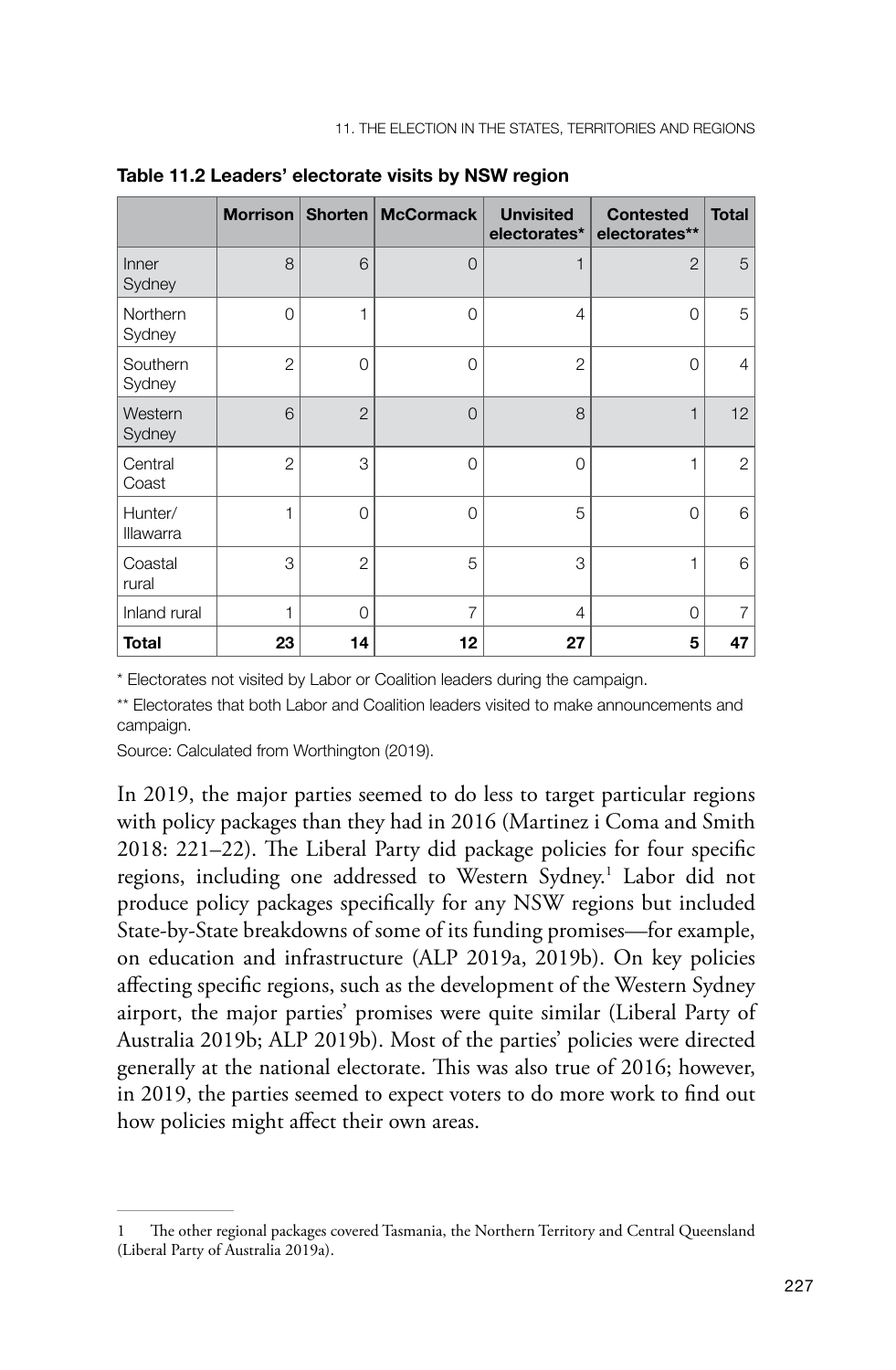### **Regional results**

The overall results in New South Wales showed little change from either the 2016 federal election results or the March 2019 NSW State election. In two-party-preferred terms, the Coalition only lost votes to Labor in inner and northern Sydney—both areas where the Liberal Party could afford to lose votes. In Western Sydney, the Liberal Party gained ground in both its average first-preference vote (up 3 per cent) and against Labor in two-party-preferred terms (up 2.7 per cent). The 47.1 per cent average two-party-preferred Liberal vote in Western Sydney was high enough to undermine the still common idea that the diverse region of Western Sydney is a 'Labor heartland'. Outside Sydney, there were relatively few changes in votes. Overall, very few seats changed hands in New South Wales. Labor won Gilmore from the Liberals with a swing of 3.3 per cent but suffered swings against it in all the other marginal NSW seats, including Lindsay, which it lost. In both Gilmore and Lindsay, the incumbent MPs did not recontest their seats in controversial circumstances. This provides part of the explanation for the results in these seats; however, Labor's general failure to make up ground in marginal NSW seats was the larger and more important factor at work.

## **Victoria**

#### By Nick Economou and Zareh Ghazarian

Since the 1993 federal election, Victoria has been a State in which the ALP has been the party preferred by the majority of voters. Given the persistent two-party majorities for Labor and notwithstanding the two-party swings that occur between elections, it is rare for anything other than a small number of ultra-marginal seats to change hands between the major parties in Victoria. The 2019 contest conforms with this dominant pattern.

### **Contextual factors**

The expectation that the Liberals and Nationals were in some trouble in Victoria owed something to the State election held in November 2018. This election resulted in a landslide Labor victory in which there were significant swings to Labor in previously strong Liberal-voting districts in Melbourne's eastern suburbs and in the southeastern suburban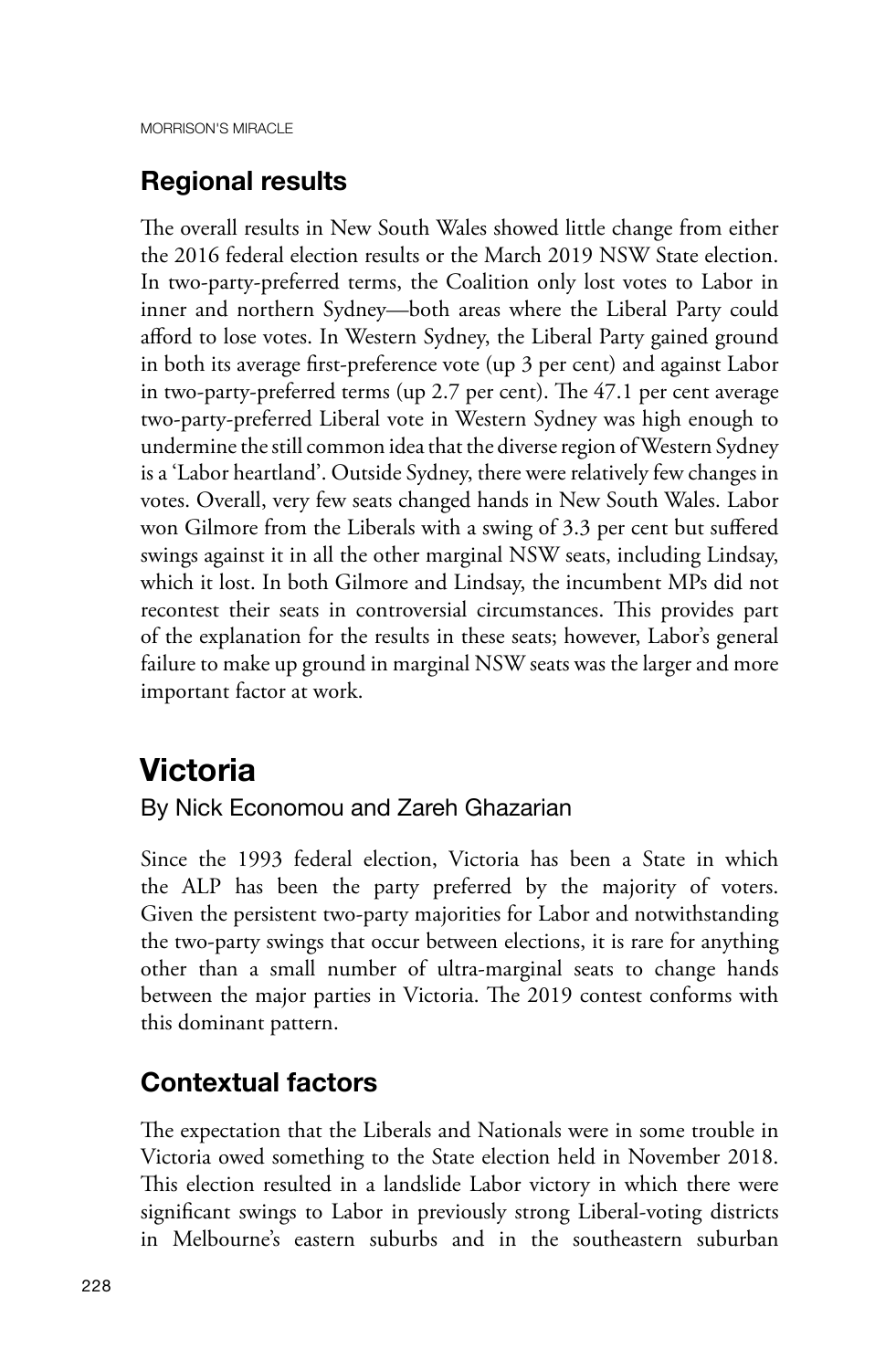growth corridor. The assumption was that the State election result was driven in no small way by voter response to events in federal politics in which Malcolm Turnbull had lost the prime ministership as a result of manoeuvring by ultra-conservative Liberals such as Michael Sukkar, the sitting Member for Deakin. Further, the Liberal members for Chisholm and Higgins, Julia Banks and Kelly O'Dwyer, had resigned from the Liberal Party citing a culture of male bullying. This, in turn, had flushed out Liberal Party State President Michael Kroger, who had to defend his party's reputation at the very time he was also involved in a major intraparty battle with the Cormack Foundation in a bid to gain access to campaign funds.

#### **The campaign in Victoria**

Labor's interest in the State was inevitable given that Opposition leader Bill Shorten held a Victorian seat (the western suburban division of Maribyrnong). Shorten was clearly of a mind to replicate the approach of his State colleague, Premier Daniel Andrews, as he travelled across metropolitan Melbourne promising federal support for a slew of transport infrastructure projects, the most ambitious of which was a proposal to construct a massive underground rail loop traversing the middle suburbs. Not to be outdone, Prime Minister Scott Morrison travelled to Corangamite to promise federal support to build a very fast rail connection between Geelong and Melbourne. Labor tried to up the ante with a promise to pour taxpayer funds into the Australian Football League stadium at Kardinia Park, also in Geelong. Back in Melbourne, Morrison committed federal funds to the construction of the infamous East–West Link—the proposed freeway to be tunnelled under the Greens-voting inner suburb of Carlton that the State Labor Government had refused to consider building.

### **Regional results**

At the beginning of the election and at its conclusion, Labor held 21 seats in Victoria, the Liberals 12 seats, the Nationals three seats, the Greens one and there was one Independent. Save for a few new faces due to take their place on the back benches of the House of Representatives, nothing much changed.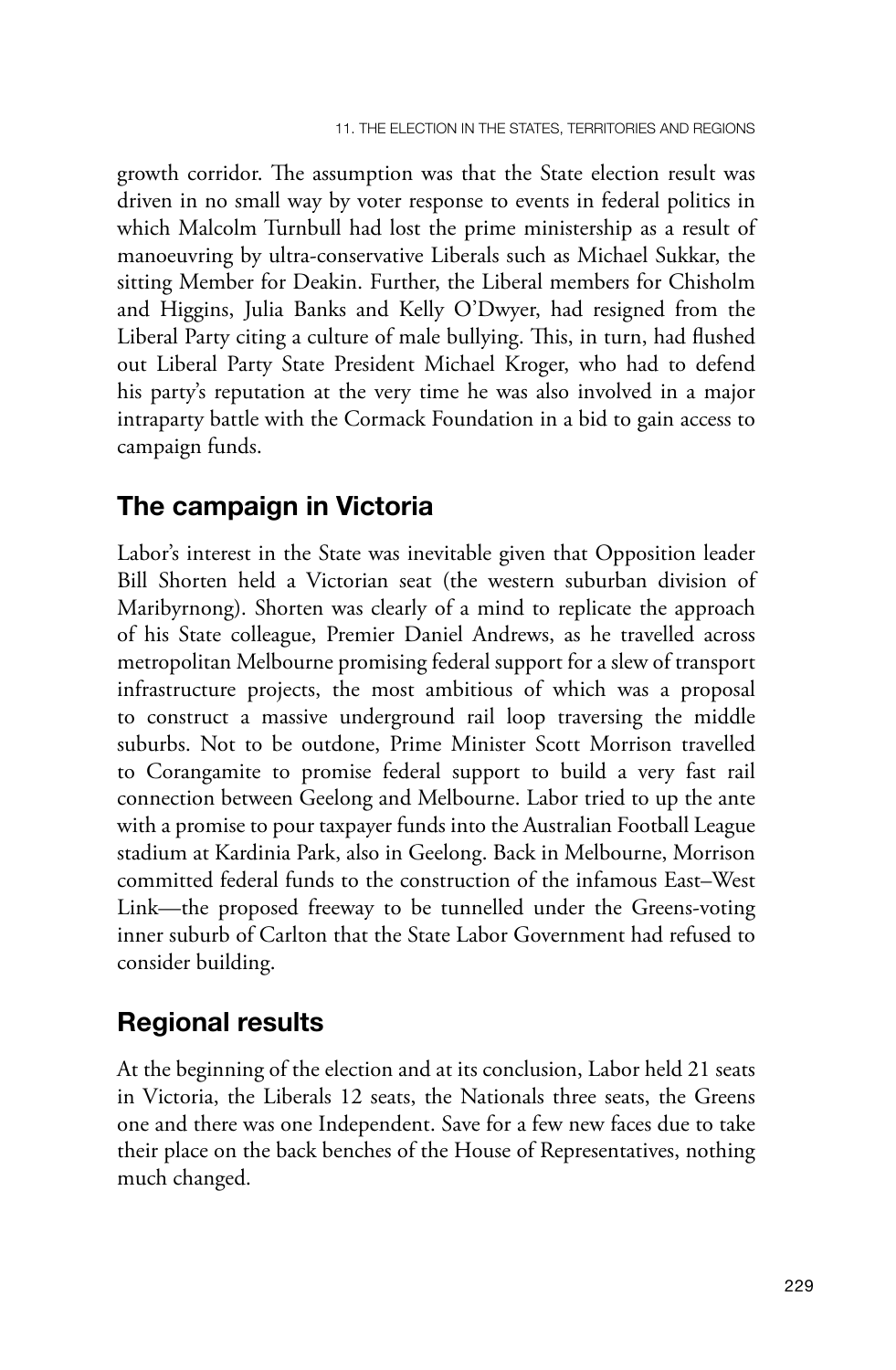Of course, the fact that there was no substantive change to the 2016 result was in fact the important outcome in the context of the general election result. Predictions of a Labor victory in the national contest were based on an assumption of a shift of Liberal seats to Labor occurring in a State such as Victoria. The expectation of such an outcome was driven by two electoral events preceding the 2019 national vote. First, Victoria was the State in which there was strongest support for same-sex marriage, with 65 per cent of Victorians voting 'yes' in the postal survey held in 2017. This suggested the State would reject the Coalition at the national level, especially as it was led by prominent socially conservative figures who had toppled the progressive Turnbull. Second, federal Labor's hopes of a strong performance in Victoria were buoyed by the significant realignment of voter support from Liberal to Labor in previously strong Liberal seats in the 2018 State election.

The fact that the expected Labor swing did not eventuate suggests either the 2018 State election was a ringing endorsement of the State Labor Government and its premier or something happened in between the State and federal elections to prevent the expected federal realignment occurring. The results from the 2019 federal contest do not give any clear insights as to what happened between the two elections other than to show that, at least in terms of the primary vote, it was the UAP that received the biggest swing, after which Independents and Labor received the next best swings. A review of the two-party swings by electoral division does not give much insight either, other than to highlight that, while there were swings to Labor in some of the Liberal Party's most marginal seats, they were nowhere near enough to result in a transfer of seats. Expectations of non–major party success were also unmet and the one incumbent Independent had to withstand a 4 per cent swing against her.

The reality of the Victorian result was that it was more akin to a confirming election than a government-changing election in that the result in 2019 was almost the same as it had been in 2016, notwithstanding all that had happened in the national political debate over that three-year cycle. The swing to Labor in Victoria in 2019 was negligible and certainly not of sufficient dimensions to result in a transfer of seats. All the other predictions of non–major party success by Greens and/or Independents also proved to be wrong. In accounting for the Victorian result, it is worth remembering that the 2019 outcome—in which Labor won the Statewide two-party vote but few, if any, seats changed hands—follows a longstanding pattern in Australian electoral politics.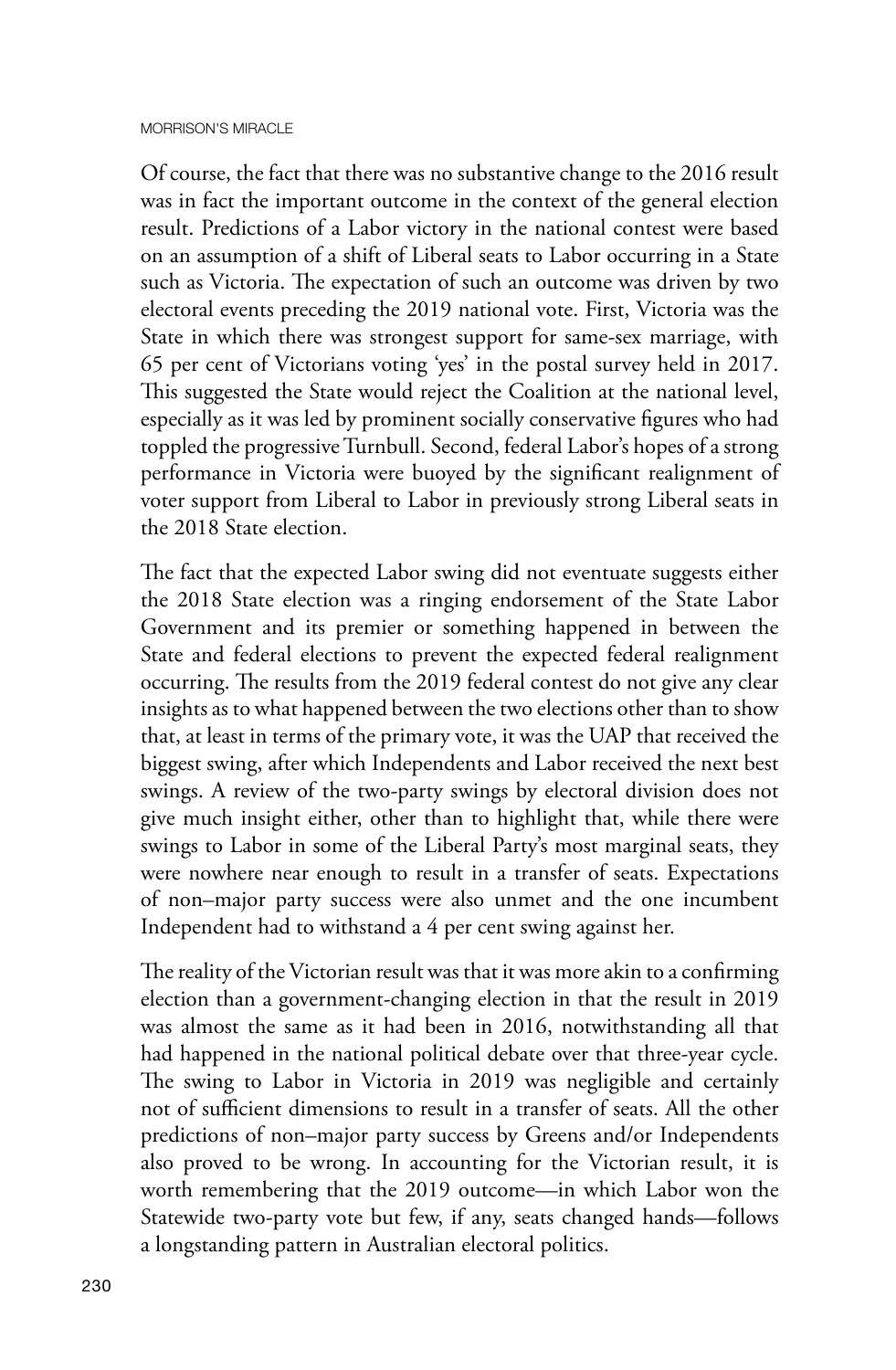### **Queensland**

By Paul Williams

The unexpected result of the 2019 federal election campaign in Queensland, in defiance of reputable public opinion polls, marks it out as one of historical significance. News media narratives once again framed Queensland as a key battleground State but no published poll correctly forecast Labor's 26.7 per cent primary vote—the federal party's worst result in Queensland since 1901 and equivalent to the decimation of Anna Bligh's Labor Government in 2012.

The 2019 election supported the 'Queensland is different' thesis (Murphy 1978; McQueen 1979; Charlton 1983; Williams 2009, 2011). As a 'frontier' State—where agriculture, pastoralism and especially mining make up the core of economic activity and forge a political culture far removed from the 'Sydney–Melbourne–Canberra triangle' regional Queensland shares characteristics with regional Tasmania, Western Australia, the Northern Territory and parts of New South Wales (for example, the seat of Hunter). But Queensland ultimately remains different given its status as Australia's most decentralised State, where more voters live outside the capital city than within it. Queensland comprises six regions, each exercising distinct electoral behaviours: Brisbane, Brisbane fringe, Gold Coast, Sunshine Coast, eastern provincial and western rural (Williams 2018b). Understanding this diversity, and how minor populist parties (and parts of the LNP) exploit those differences, is therefore essential to unpacking Queensland's role in the 2019 federal election.

Queensland voters—especially regional voters who have long bristled at post-material environmentalist and human rights policy agendas supplanting economic priorities—were primed for a conservative backlash long before the 2019 campaign began. From issues that much of regional Queensland found antithetical or irrelevant—of which anger at strict controls on tree-clearing and lower than average support for samesex marriage are obvious manifestations—to major party leadership that failed to resonate with regional Australia, the 45th Parliament proved fertile ground for new conservative and populist leadership to take root in Queensland. More specifically, the seeds of the LNP's Queensland surge were sown overwhelmingly by two factors: Scott Morrison's accessible, pragmatic and occasionally populist leadership style, which contrasted strongly with Bill Shorten's apparently aloof and mistrusted persona;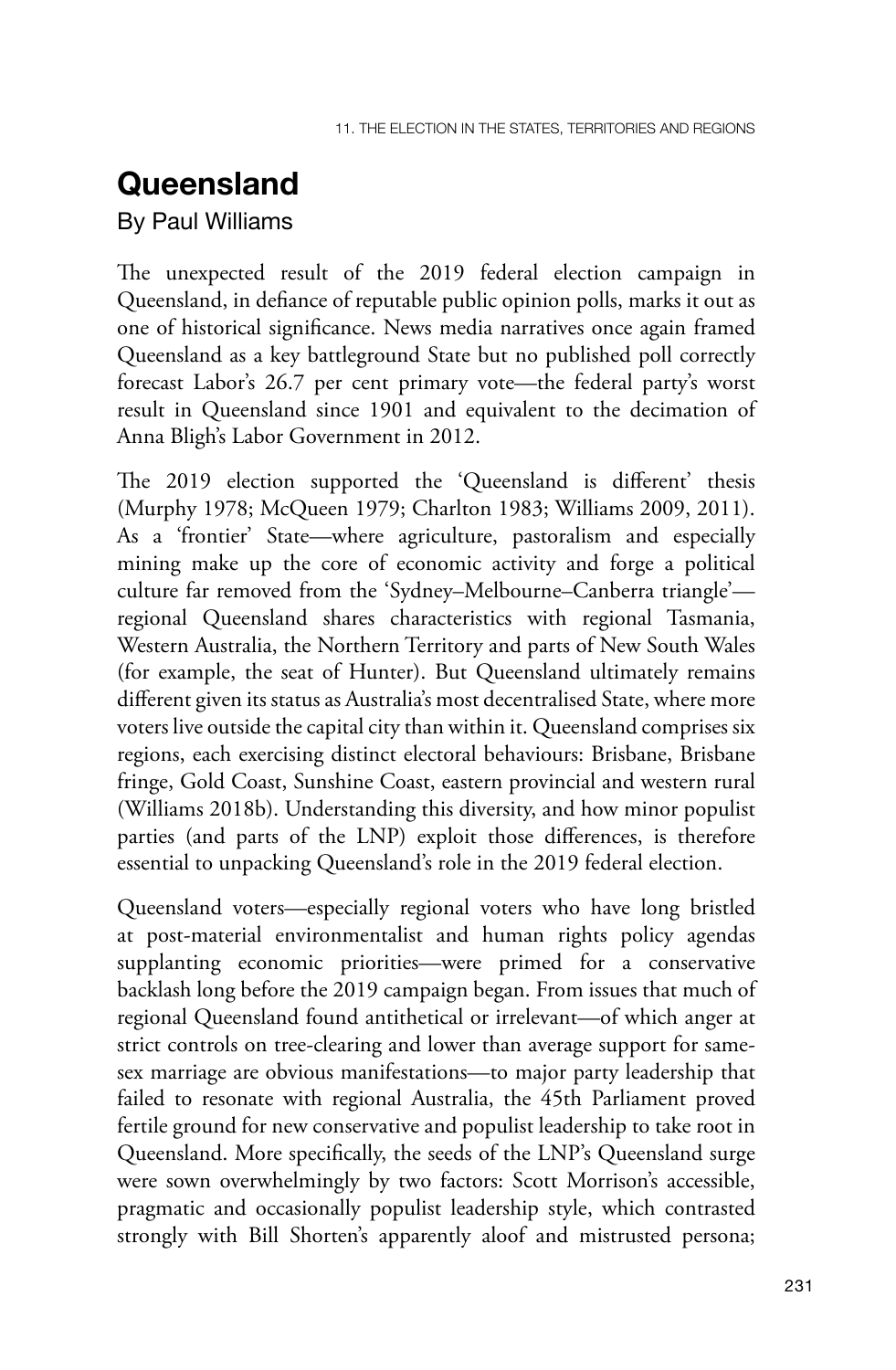and material economic concerns—of which the Adani coalmine and its promise of regional employment were merely one element—that saw voters reject both environmental concerns and Labor's arguably complicated and poorly defended tax policy in favour of what appeared to be the Coalition's pledge to keep taxes lower.

### **Contextual factors**

At the 2017 State election, a relatively popular State Labor Government under Annastacia Palaszczuk increased its seat share. The LNP, by contrast, suffered a 7.6 per cent primary swing and won just 33.7 per cent of the primary vote (Williams 2018a). However, the Queensland economy throughout the 45th Parliament continued to suffer a post-mining slump that saw State unemployment hover around 6 per cent—higher than the national average—with regional unemployment around twice that, and youth unemployment in seats such as Herbert approaching 20 per cent (QGSO 2019; Brown 2019). Moreover, the collapse of Clive Palmer's Queensland Nickel in 2016—with \$70 million long owed to workers in and around Townsville—made the mining downturn particularly piquant for north Queensland. Add the fact that wage growth had barely kept pace with inflation during a 'per capita recession' (Commins 2019) and regional Queensland promised a perfect storm for a regional blue-collar backlash against a federal Coalition that spruiked a buoyant national economy but delivered little household prosperity.

Despite the Adani coalmine anecdotally playing a pivotal role in Labor's defeat in regional Queensland, voter salience regarding this thorny issue did not initially appear high. Opinion polls during the 2017 State campaign indicated, for example, that just 17 per cent of voters rated the issue as important (Marszalek 2017; Williams 2018a). And when voters did show interest, public opinion appeared to be turning against the mine. Indeed, Palaszczuk enjoyed a mid-campaign fillip when she pledged to veto any federal public money being allocated to Adani for infrastructure. By early 2019, a YouGov-Galaxy poll found 51 per cent of Queenslanders supported coalmining generally, but just 37 per cent endorsed the Adani project specifically (Killoran 2019). In that sense, the Adani issue appeared to be totemic: while only a minority of Queenslanders were passionate about the Adani project specifically—which was not unexpected given publicised threats to groundwater, the Great Barrier Reef and the blackthroated finch—regional voters saw the project as a lifeline to community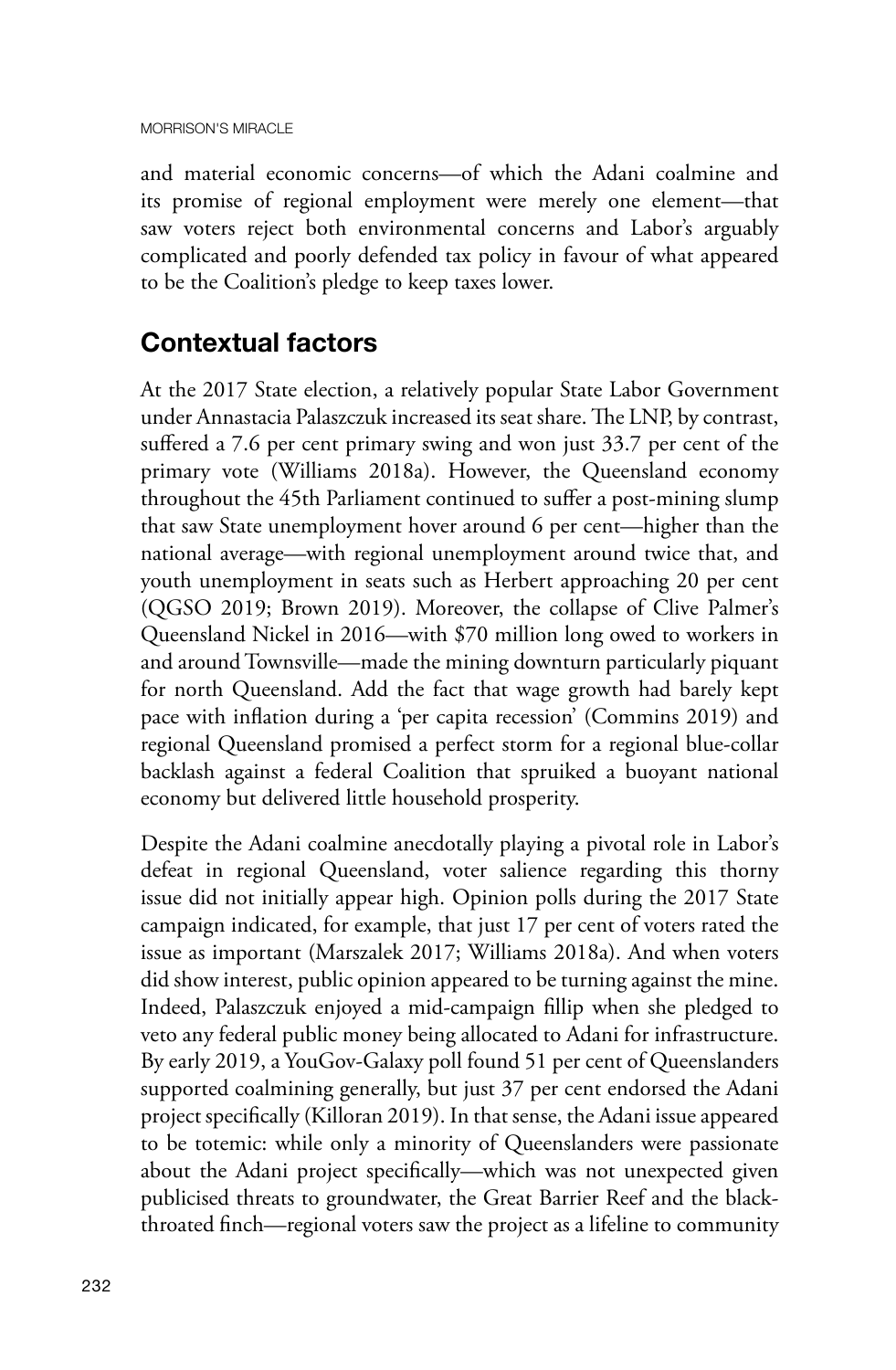revival. The fact Queenslanders rated material economic interests more highly than the environment—the reverse of the Australian average is evidenced in Table 11.3.

**Table 11.3 Critical issues for voters, Queensland and Australia, 2019 (per cent)**

| <b>Issue</b>            | Queensland   Australia |    |
|-------------------------|------------------------|----|
| Economy                 | - 27                   |    |
| Environment             | 24                     | 29 |
| Superannuation/pensions |                        |    |

Note: Per cent of respondents who identified these issues as most important to them in the 2019 election.

Source: Hanrahan (2019).

Notwithstanding these data, Adani's polarising effect clearly shaped voting intentions in all 30 Queensland seats (and in many outside Queensland), with Adani enjoying its strongest salience in the five seats closest to the mine's site in the Galilee Basin: Capricornia (the mine's location), Herbert, Dawson, Flynn and Maranoa. In Flynn—held by the LNP by just 1 percentage point—a YouGov-Galaxy poll found 55 per cent of voters (including one-third of Labor voters) rated the Adani mine as 'vital' for the future of central Queensland (Viellaris 2019).

#### **The campaign in Queensland**

Scott Morrison spent one-third of his campaign in Queensland—mostly in the regions—which was more than any other State except New South Wales. On successive tours, the Prime Minister pledged road infrastructure and repeated his mantra that Labor's \$387 billion tax plan—including a so-called retirement tax and allegations of 'death duties'—would cripple Australia (Hewett 2019). Consequently, a YouGov-Galaxy poll found 59 per cent of all Queensland voters, and 27 per cent of Labor voters, preferred the Coalition's tax plan, compared with just 26 per cent of all Queensland voters who supported Labor's (Killoran and Smethurst 2019). In total, Morrison—including in a late blitz during the campaign's final week—visited the seats of Herbert, Flynn and Brisbane three times, Capricornia twice and Forde, Petrie, Longman and Leichhardt once each.

Aware of Queensland's capacity to make or break his campaign, Shorten also focused heavily on Queensland, and launched his Queensland campaign in Brisbane on 5 May. Curiously, the Opposition leader waited until the final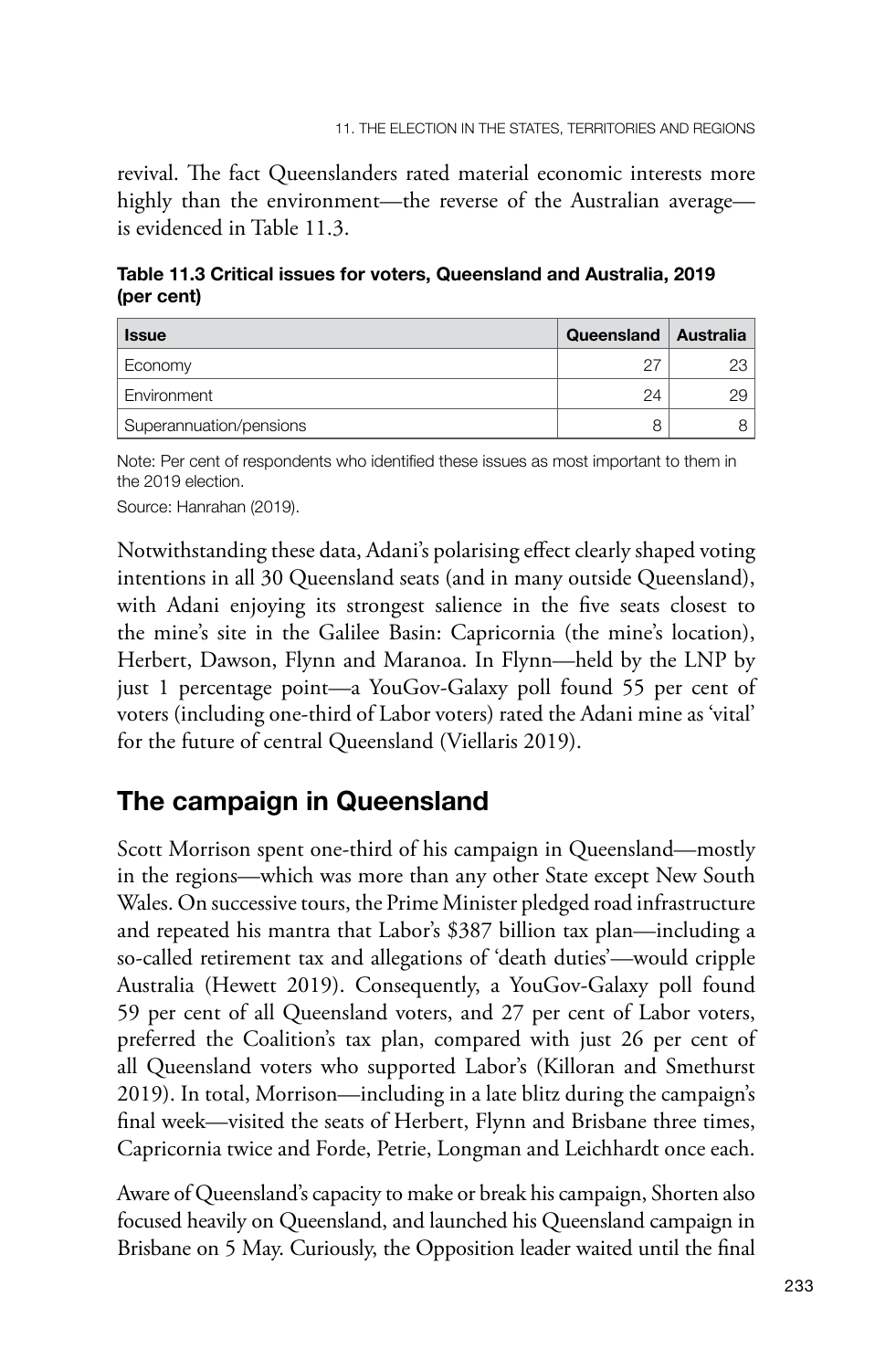week to visit Labor's most marginal seat of Herbert. Nonetheless, Shorten continued to campaign on his ability to deliver fairness while governing with unity and stability, but poorly defended policies on tax and Adani plagued him. While supporting mining generally, for example, Shorten refused to sign a Construction, Forestry, Maritime, Mining and Energy Union (CFMMEU) pledge to guarantee the Adani project and he maintained his right to review any Queensland Government approval (McKay 2019).

The Greens' campaign produced an unintended effect on regional Queenslanders contemplating a Labor vote. The 'Stop Adani' convoy which travelled for 18 days under the tutelage of former Greens leader Bob Brown from Tasmania to Brisbane and then to Clermont, the heart of the Adani site, before moving to Canberra—raised the ire of regional Queenslanders in the five 'Adani' seats. Vilified as southern 'blow-ins', the Greens-led convoy galvanised local resentment toward 'outsiders', allowed a vacillating Labor Party to be conflated with Greens policies and ultimately fuelled Morrison's pleas for locals to reject a progressive policy agenda. Once again, even those in regional Queensland ambivalent about the mine would have seen Adani's approval as a totemic rejection of 'outsider' interference.

### **Regional results**

While acknowledging the limitations of applying regional analysis to geographically large federal electorates that inevitably overlap criterion borders, Table 11.4 reveals Labor lost disproportionate support across the Brisbane fringe and in provincial towns along the eastern seaboard—each long considered blue-collar Labor heartlands (Williams 2018a, 2018b). Labor can take some comfort from the fact its losses were more moderate across Brisbane's middle-class suburbs. While swings against Labor were moderate also on the Gold and Sunshine coasts and in rural Queensland, the fact these moved from already low Labor bases provided the party no succour. The LNP, conversely, hardly improved its position in suburban Brisbane or rural Queensland, it declined in its Gold Coast heartland and made only modest gains in the Brisbane fringe. None of these results allows the LNP to rest on its laurels. Dramatically improved results, at Labor's expense, for PHON in all regions (especially the Brisbane fringe but not western rural) and for the UAP in all regions except Brisbane city, delivered gains to the LNP via preferences. Interestingly, PHON and the UAP performed better in Sunshine Coast seats than in Gold Coast seats.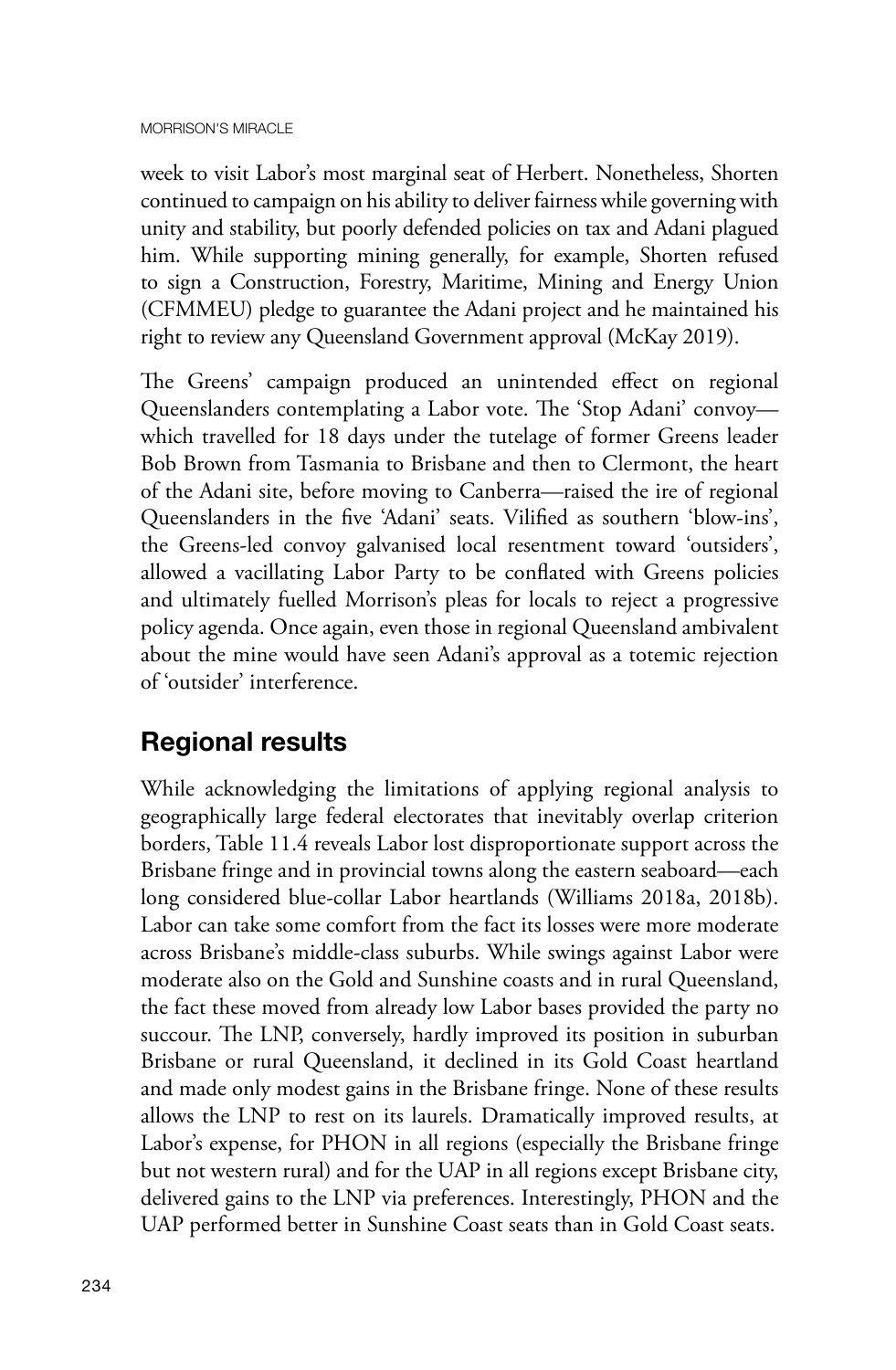| Region (no. of seats)  | Labor    | <b>LNP</b> | <b>PHON</b> | Greens   | <b>UAP</b> | Other    |
|------------------------|----------|------------|-------------|----------|------------|----------|
|                        | (swing)  | (swing)    | (swing)     | (swing)  | (swing)    | (swing)  |
| Brisbane (6)           | 30.3     | 44.8       | 3.3         | 18.2     | 1.9        | 1.5      |
|                        | $(-2.6)$ | $(+0.4)$   | $(+3.3)$    | $(+3.2)$ | $(+1.9)$   | $(-6.2)$ |
| Brisbane fringe (8)    | 33.5     | 40.0       | 9.6         | 9.4      | 3.3        | 4.2      |
|                        | $(-5.9)$ | $(+1.3)$   | $(+5.5)$    | $(+2.1)$ | $(+3.3)$   | $(-6.3)$ |
| Gold Coast (3)         | 23.3     | 49.5       | 7.0         | 9.9      | 4.0        | 6.3      |
|                        | $(-2.7)$ | $(-4.2)$   | $(+3.0)$    | $(+0.6)$ | $(+4.0)$   | $(-0.7)$ |
| Sunshine Coast (2)     | 21.9     | 49.8       | 8.3         | 12.5     | 3.3        | 4.2      |
|                        | $(-1.6)$ | $(+1.5)$   | (+3.2)      | (0.0)    | $(+3.3)$   | $(-6.4)$ |
| Eastern provincial (7) | 24.5     | 41.3       | 13.2        | 6.2      | 4.4        | 10.4     |
|                        | $(-5.8)$ | $(-0.3)$   | $(+2.8)$    | $(+0.6)$ | $(+4.4)$   | $(-1.7)$ |
| Western rural (4)      | 17.5     | 45.5       | 10.4        | 6.0      | 4.8        | 15.8     |
|                        | $(-3.2)$ | $(+1.0)$   | (+0.7)      | (+0.4)   | (+4.8)     | $(-3.7)$ |

| Table 11.4 Queensland primary vote and swing, by region, 2019 federal |  |
|-----------------------------------------------------------------------|--|
| election (per cent)                                                   |  |

Note: Divisions are Brisbane (Brisbane, Bonner, Griffith, Lilley, Moreton, Ryan); Brisbane fringe (Blair, Bowman, Dickson, Forde, Longman, Oxley, Petrie, Rankin); Gold Coast (Fadden, McPherson, Moncrieff); Sunshine Coast (Fairfax, Fisher); eastern provincial (Capricornia, Dawson, Flynn, Herbert, Hinkler, Leichhardt, Wide Bay); western rural (Groom, Kennedy, Maranoa, Wright).

Source: Author's calculations from AEC (2019a).

#### **Table 11.5 Comparing 'Adani' seat and Queensland results, primary vote and swing, 2019 federal election (per cent)**

| Party       | 'Adani' seat<br>primary (swing) | 'Adani' seat<br>TPP (swing) | Queensland<br>primary (swing) | Queensland<br>TPP (swing) |
|-------------|---------------------------------|-----------------------------|-------------------------------|---------------------------|
| <b>LNP</b>  | 42.8<br>$(+2.0)$                | 63.9<br>$(+9.4)$            | 43.7<br>$(+0.5)$              | 57.7<br>$(+3.6)$          |
| <b>ALP</b>  | 22.8<br>$(-7.8)$                | 36.1<br>$(-9.4)$            | 26.7<br>$(-4.2)$              | 42.3<br>$(-3.6)$          |
| <b>PHON</b> | 15.1<br>$(+8.8)$                | ٠                           | 8.9<br>$(+3.3)$               |                           |
| Greens      | 4.6<br>$(+0.8)$                 | ٠                           | 10.3<br>$(+1.5)$              |                           |
| <b>UAP</b>  | 4.4<br>$(+4.4)$                 | ٠                           | 3.5<br>$(+3.5)$               |                           |
| Other       | 10.3<br>$(-8.2)$                |                             | 6.9<br>$(-4.6)$               |                           |

- not applicable

Note: The five 'Adani' seats are Capricornia, Herbert, Dawson, Flynn and Maranoa. Source: Author's calculations from AEC (2019a).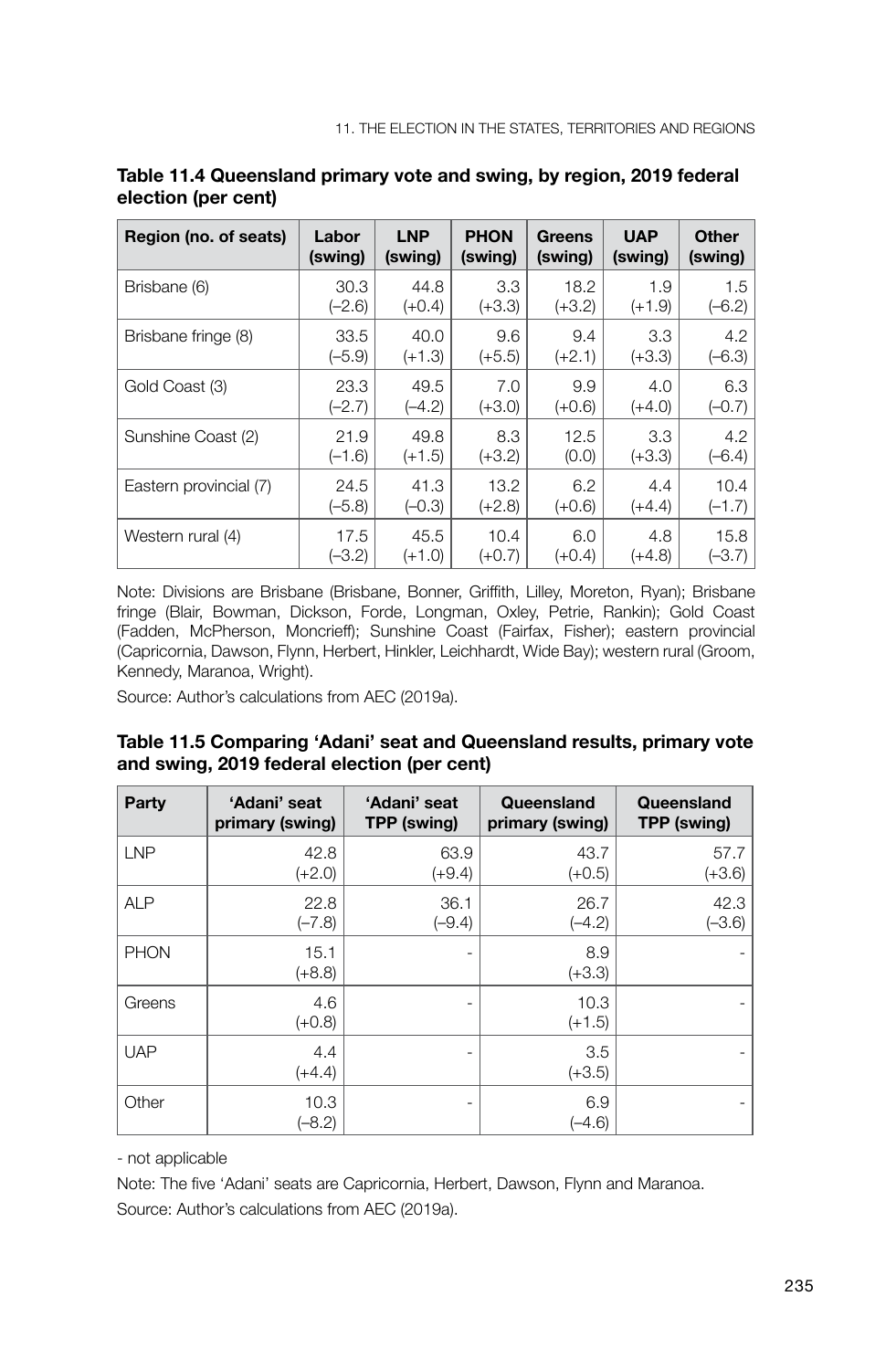Table 11.5 indicates that while the five Adani seats produced primary swings to the LNP only slightly larger than the Queensland mean, those same seats saw huge two-party-preferred swings—via populist right preferences—almost three times the Queensland average. The table also reveals a significant spike in PHON support—again, largely from an increased field—and levels of UAP support higher than the Queensland average. Overall, these data, including the modest increase in the Greens' vote, support the claim that Adani was a highly salient, indeed polarising, issue in central Queensland.

### **Western Australia**

By Narelle Miragliotta

Western Australia was one of three key battleground States in 2019. This time around, Labor had grounds to believe that the State, which had long eluded the party, might finally deliver for it. At the 2016 federal election, Labor had enjoyed a modest but notable improvement in its primary vote (an increase of 3.7 per cent), signifying that a possible correction was occurring. And, at the March 2017 State election, the State Labor Party, led by Mark McGowan, achieved a swing of 9.1 per cent in its primary vote, claiming government.

Labor entered this contest with hopes of retaining its five existing electorates and also securing five additional seats: Hasluck (held by Ken Wyatt, then Minister for Senior Australians and Aged Care and Minister for Indigenous Health), Swan, Stirling (in which the incumbent, Michael Keane, resigned), Pearce (held by Attorney-General, Christian Porter) and Canning. Of these seats, \$500,000 was spent on the campaign to win the inner metropolitan seat of Swan (Scarr 2019b). Labor's candidate, Hannah Beazley, was considered a strong prospect to secure the seat formerly held by her father, Kim Beazley, between 1980 and 1996.

### **The campaign in Western Australia**

The importance of Western Australia to a Labor victory was reflected in the increased campaign visits Bill Shorten made to the State (12 per cent, up from 9 per cent in 2016), the promise to hold a historic summit of business and unions in Western Australia if elected (Lewis 2019: 9)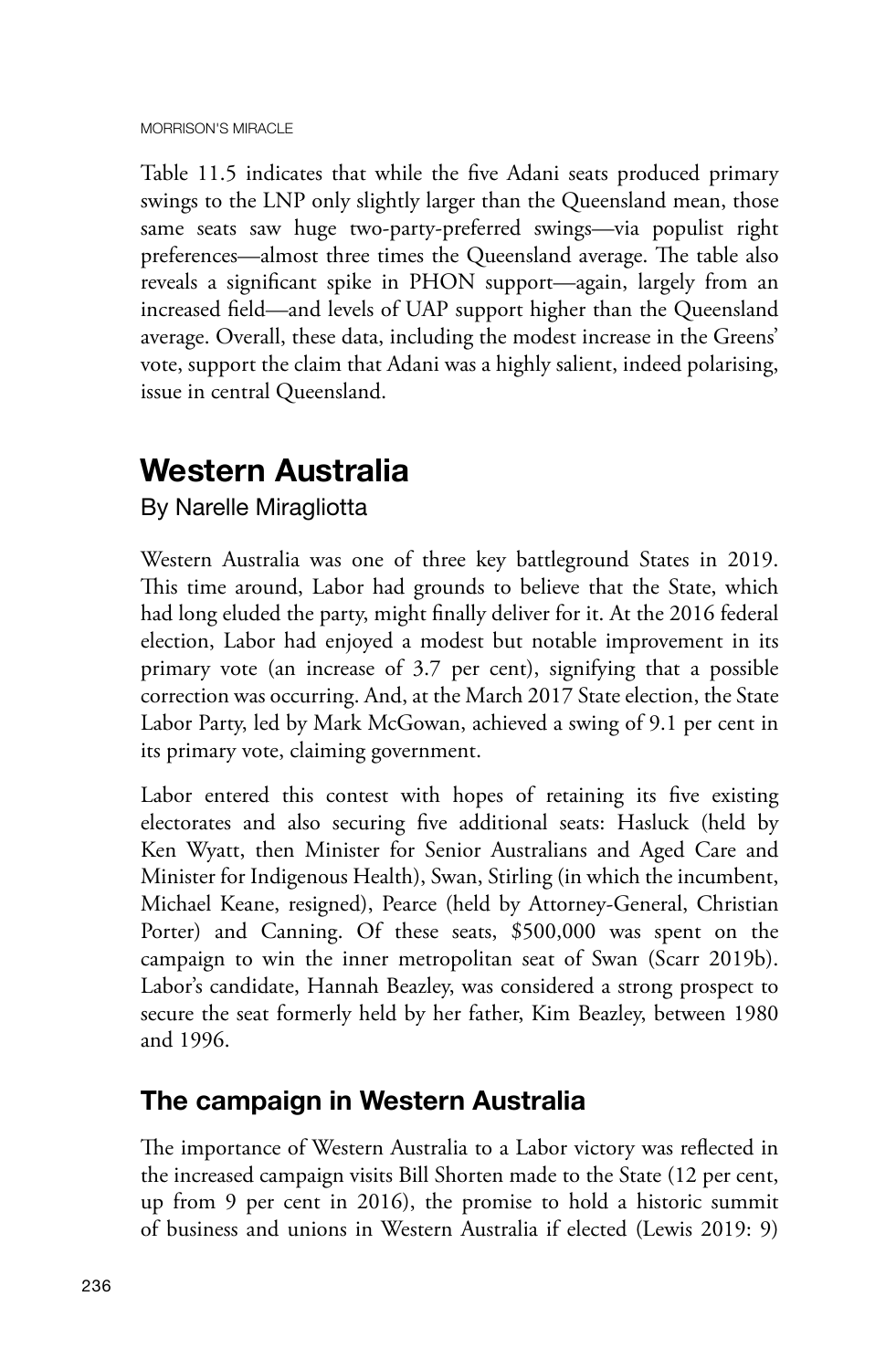and a \$105 million pledge towards defence industry infrastructure for West Australian shipyards. Labor also sought to leverage the popularity of the State Labor Premier and the strong economic credentials of the State government, which, against expectations, delivered a \$553 million surplus in its May Budget (Hondros et al. 2019).

While the underlying conditions for Labor in the State were encouraging, the Liberals were in full defensive mode. Scott Morrison visited Western Australia regularly throughout the campaign and was quick to flatter West Australian voters with his declaration that he would live in the west if he did not already call New South Wales home (Scarr 2019a). The Morrison Government was also able to take credit for increasing Western Australia's share of the goods and services tax (GST) and placing a floor under future GST allocations—long a sore point for the State (Laschon 2018). Moreover, the Liberals came to the State bearing various infrastructure projects totalling \$1.4 billion, including a \$349 million upgrade to the Tonkin Highway that would benefit voters in four of the party's marginal electorates, including Labor's most marginal seat of Cowan (Blaxendale and Varga 2019: 6).

There were also indications that some of Labor's policies might frustrate its much-hoped-for recovery. Polling of voters conducted in four marginal seats for the Liberals by MediaReach suggested that voters in these electorates believed Labor's proposed changes to negative gearing would likely cause property prices to fall or stagnate, and also do little to improve young people's access to the property market (Scarr and Hennessy 2019).

### **Regional results**

It became apparent on election night that Labor's confidence of a resurgence in the State was misplaced. The gains achieved by Labor in 2016 almost evaporated in 2019. While the swing against the party's two-party-preferred vote was slim (0.9 per cent), its primary vote suffered a larger, 2.7 per cent swing against it, falling to 29.8 per cent—the second worst State-level performance for Labor.

Although federal Labor retained its five existing West Australian seats, the outcome suggests the malaise runs deep. The last time Labor attained seat parity with the Liberals in the State was in 1998 and the last time it held a plurality of West Australian electorates was in 1990. As Table 11.6 shows, the strongest swings recorded against Labor were in outer metropolitan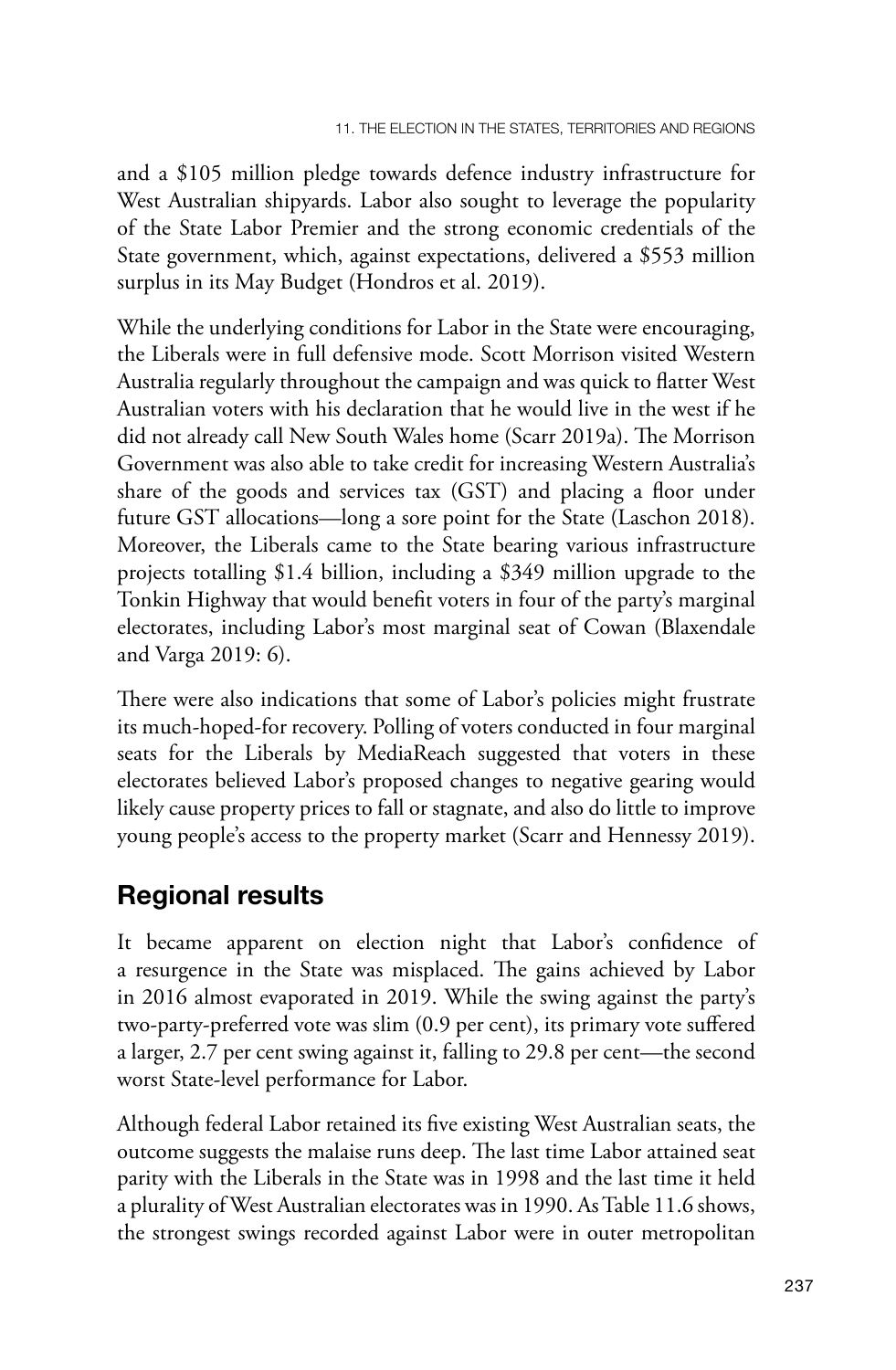electorates, followed by rural seats. Between them, these electorates constitute 10 of Western Australia's 16 seats. And while the average size of the swing against Labor in the inner metropolitan electorates was less severe, it comes off an already low base. In the inner metropolitan seats where the Greens averaged 14.3 per cent of the primary vote, the minor party entrenched its status as Labor's curse and saviour.

|                                        | <b>Inner</b><br>metropolitan | Outer<br>metropolitan | <b>Rural</b> |
|----------------------------------------|------------------------------|-----------------------|--------------|
| Liberal average first-preference vote  | 45.03                        | 41.47                 | 46.27        |
| Liberal average first-preference swing | $-3.25$                      | $-2.08$               | 1.65         |
| Labor average first-preference vote    | 30.19                        | 33.00                 | 21.30        |
| Labor average first-preference swing   | $-0.28$                      | $-5.81$               | $-2.02$      |
| Greens average first-preference vote   | 14.32                        | 10.05                 | 9.79         |
| Greens average first-preference swing  | $-0.34$                      | $-1.40$               | $-1.00$      |
| Other average first-preference vote    | 10.12                        | 15.46                 | 22.55        |
| Other average first-preference swing   | 4.13                         | 8.36                  | 1.28         |

**Table 11.6 West Australian election results by seat demographic**

Source: Author's calculation from AEC (2019b).

## **South Australia**

#### By Narelle Miragliotta

One journalist lamented during the campaign that 'the arithmetic' did not favour South Australia in 2019 (Wills 2019b: 44). This assessment is difficult to disagree with entirely. South Australia has only ever returned a comparatively small number of federal lower house seats but, following the 2017–18 redistribution, its share of seats contracted further, from 11 to 10 (see further, Chapter 9, this volume). In the final analysis, only one seat was identified as vulnerable following the redistribution, the seat of Boothby, held by the Liberal incumbent, Nicolle Flint, on a margin of 2.7 per cent. Flint gained notoriety over her decision to sign the petition that led to the unseating of Malcolm Turnbull. This brought Flint unwanted attention, especially from GetUp!, which designated her one of the six 'hard right wreckers' that it campaigned against (Gailberger 2019a: 10).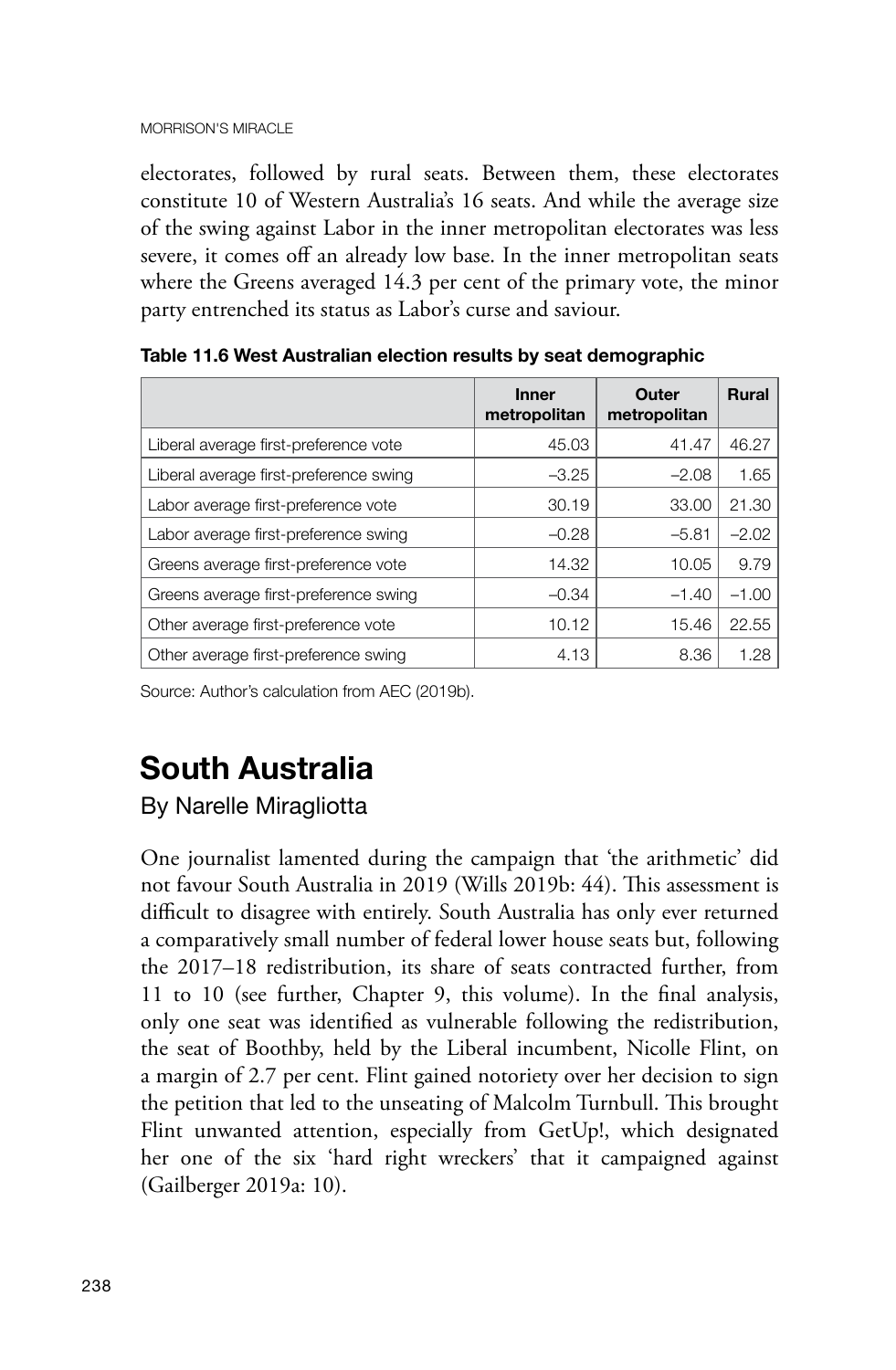But with only one seat truly competitive, the federal leaders did not spend significant time campaigning in the State. Over the course of the campaign, the two leaders visited South Australia five times apiece; in comparison, they made 16 stops in total to Tasmania (see Table 11.1). This did not mean, however, that either party ignored the State or Boothby, where the combined major party pre-election spending commitments for the marginal seat totalled \$400 million (Wills 2019a: 6). Similarly, the Liberals—seeking to strengthen their prospects in Sturt, vacated by Christopher Pyne—committed \$100 million in funding for three road projects in that electorate (Blaxendale and Varga 2019: 6). Labor sought to distinguish its party by, among other things, pledging to commission an independent study into the potential impact of an oil spill in the Great Australian Bight (Gailberger 2019b: 6).

Further reducing the urgency for the major parties was the absence of the NXT and, more particularly, its leader and founder, Nick Xenophon. Although the NXT was rebadged as the Centre Alliance when Xenophon quit politics in 2018, the new party, in his absence, was a more muted force, fielding only three lower house and two Senate candidates.

|                                        | <b>Inner</b><br>metropolitan | Outer<br>metropolitan | <b>Rural</b> |
|----------------------------------------|------------------------------|-----------------------|--------------|
| Liberal average first-preference vote  | 38.80                        | 34.63                 | 48.72        |
| Liberal average first-preference swing | 5.21                         | 4.68                  | 7.29         |
| Labor average first-preference vote    | 40.95                        | 44.64                 | 19.16        |
| Labor average first-preference swing   | 4.03                         | 6.40                  | 0.63         |
| Greens average first-preference vote   | 11.70                        | 9.22                  | 6.90         |
| Greens average first-preference swing  | 4.27                         | 3.45                  | 2.08         |
| Other average first-preference vote    | 8.48                         | 25.20                 | 11.43        |
| Other average first-preference swing   | $-12.54$                     | $-15.35$              | $-10.36$     |

**Table 11.7 South Australian election results by seat demographic**

Source: Author's calculation from AEC (2019b).

The demise of the NXT, and the limited appeal of its successor, the Centre Alliance—despite holding on to the seat of Mayo, represented by Rebekha Sharkie—proved advantageous for the major parties. South Australia was the only jurisdiction where Labor (3.8 per cent) and the Liberals (5.7 per cent) both increased their Statewide share of the primary vote (see Table 11.7). And, while neither restored fully its pre-2016 firstpreference vote, nor did either lose any of its existing seats.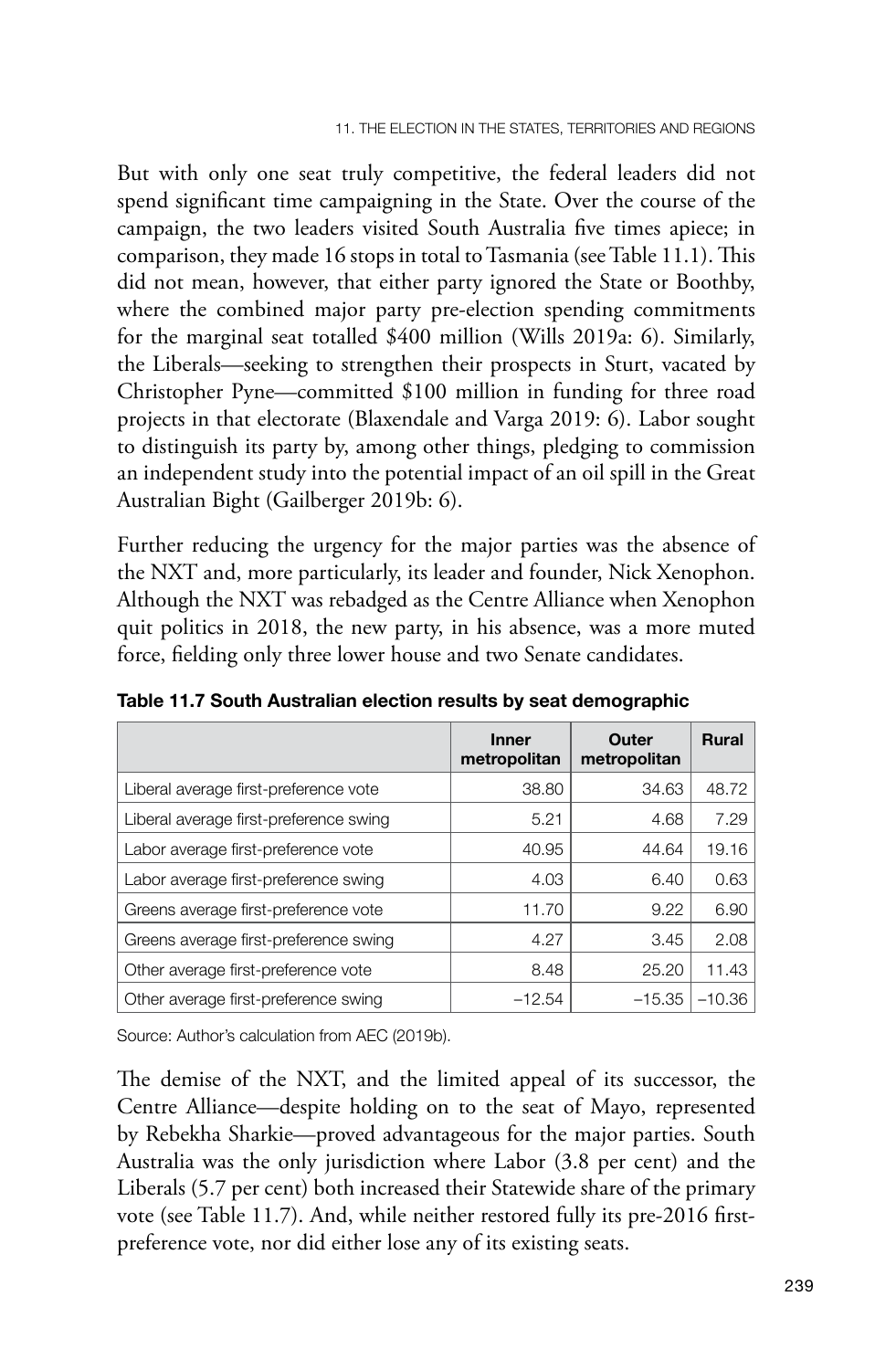# **Tasmania**

By Nick Economou

Tasmania accounts for only five of the 151 seats in the House of Representatives, but it is very rare for national election campaigns not to focus on at least two of these seats. This reflects the reality that the two perennial battleground seats of Bass and Braddon, which cover the northeast and northwest of the State, are always marginal and consistently hold out the hope to the major party in Opposition that they can be won.

With the published national opinion polls fuelling expectations of a government-changing election, and given the recent by-election result in Braddon, Labor might have been confident of holding all four of its Tasmanian seats. Whatever Liberal Party strategists thought of the opinion polls, the government's strategy was clear enough: defence of government would require winning at least Braddon from Labor and possibly taking Bass as well. As it turned out, the Liberal strategy in Tasmania was successful. Labor was defeated in both Braddon and Bass. Tasmania was a significant failure for the Labor campaign while the effort put into campaigning in the north by Prime Minister Scott Morrison was rewarded with gains that allowed the government to increase its overall House of Representatives majority.

### **Contextual factors**

In March 2018, a State election was held in which the incumbent Liberal Government was re-elected despite some expectations that Premier Will Hodgman (now retired) might struggle to win a lower house majority. Confusingly, having obtained a swing towards it and having increased its total seat share, Labor also appeared to have performed creditably in this contest. The problem with this, however, was that Labor gains had occurred at the expense of the Greens rather than the Liberals, and arguably of greater significance—there was a serious differential in Labor's performance in the northern divisions compared with those in the south.

### **The campaign in Tasmania**

By the halfway point of the campaign, monitoring by the Australian Broadcasting Corporation (ABC) of the campaign visits conducted by Morrison and Bill Shorten noted how often Morrison had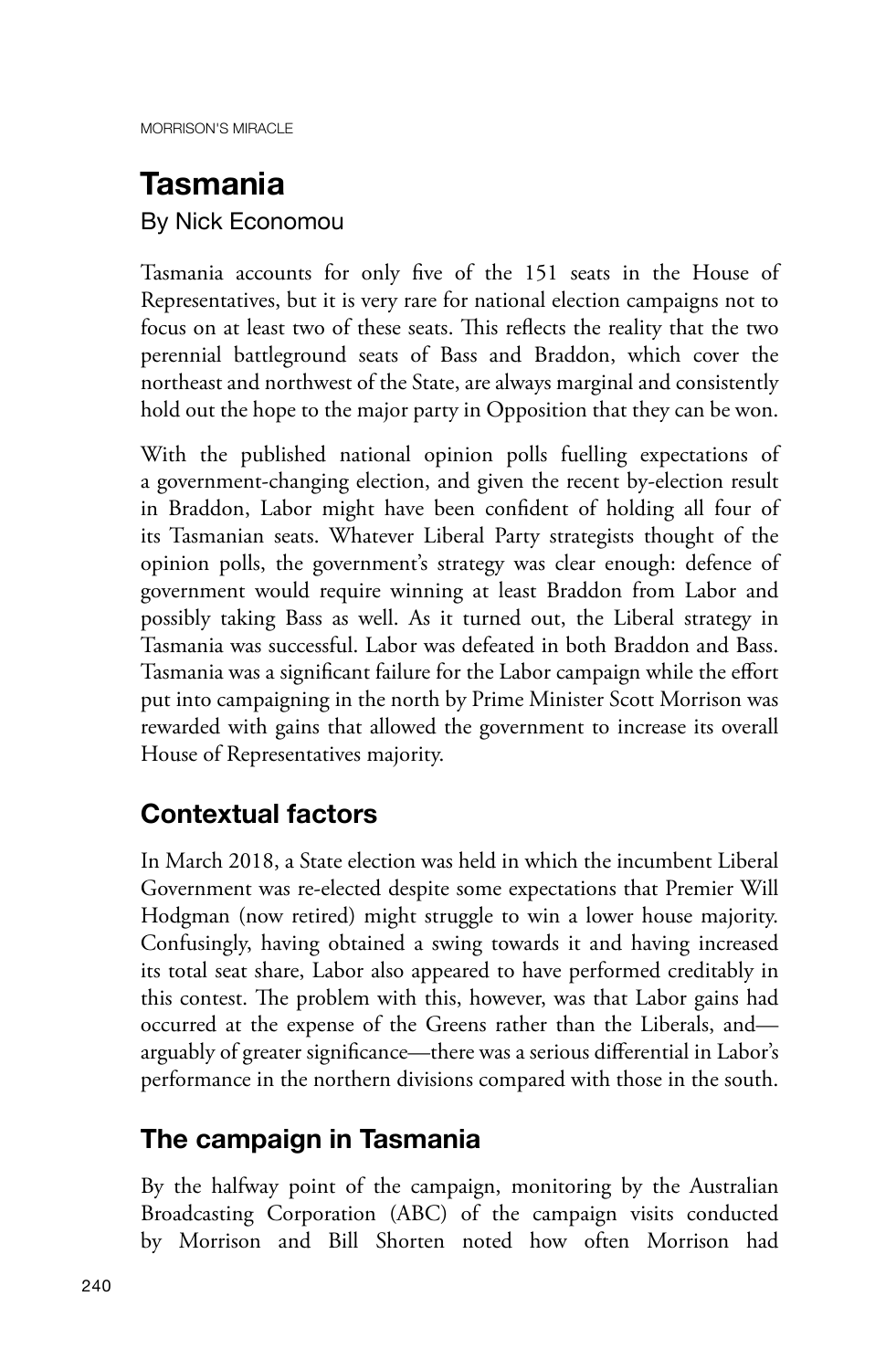visited Tasmania and that Braddon was one of the most oft-visited seats in the Prime Minister's campaign travels (Doran et al. 2019). *The Advocate*—the newspaper published in Burnie and read across the Braddon electorate—was even more enlightening on how the major party campaigns were going. The paper noted (presumably with some disapproval) that not only had the Opposition leader been to the southern Tasmanian seats more often than to the north, he had also promised money for southern indulgences of which northerners disapproved, such as a commitment of more federal funding for the Hobart-based Museum of Old and New Art (MONA). And, if that was not bad enough, Shorten also promised to support Tasmania having a team in the Australian Football League (Bailey and Jarvie 2019). In so doing, he aligned himself (perhaps inadvertently) with those who were advocating that the Tasmanian team be based in Hobart—a cardinal error for a leader whose primary objective should have been to curry favour with interests in Launceston, Burnie and Devonport.

#### **Regional results**

The Statewide result was a curious mix of contrary swings, the only consistency of which lay in the sharp distinction in voting behaviour between the Tasmanian north (Bass and Braddon) and the south (Franklin and Clark). The north–south divide was also evident in the sprawling division of Lyons, where booths in centres in the north (Deloraine, Longford and Prospect) were won on the two-party-preferred vote by the (disendorsed) Liberal, while the two-party majority for Labor tended to get stronger the closer booths were to Hobart. Labor secured a large share of the Statewide two-party-preferred vote (55.9 per cent, down by 1.4 percentage points) but could win only two (that is, 40 per cent) of the five seats.

The regional swings give a better account of what happened. The two-partypreferred swing to the Liberals in Bass was 5.8 per cent and in Braddon, 4.8 per cent. On the other hand, the swing in Franklin was 1.5 per cent to Labor, making this one of the safest Labor divisions in the country, and in Lyons, the two-party-preferred swing of 1.3 per cent also went to Labor. Clark, meanwhile, firmed for the Independent Andrew Wilkie, with a swing of 4.3 per cent. The significance of these regional variations lay in the transfer of seats. With swings towards them, incumbents in Clark (Wilkie), Franklin and Lyons (both Labor seats) were re-elected. Bass and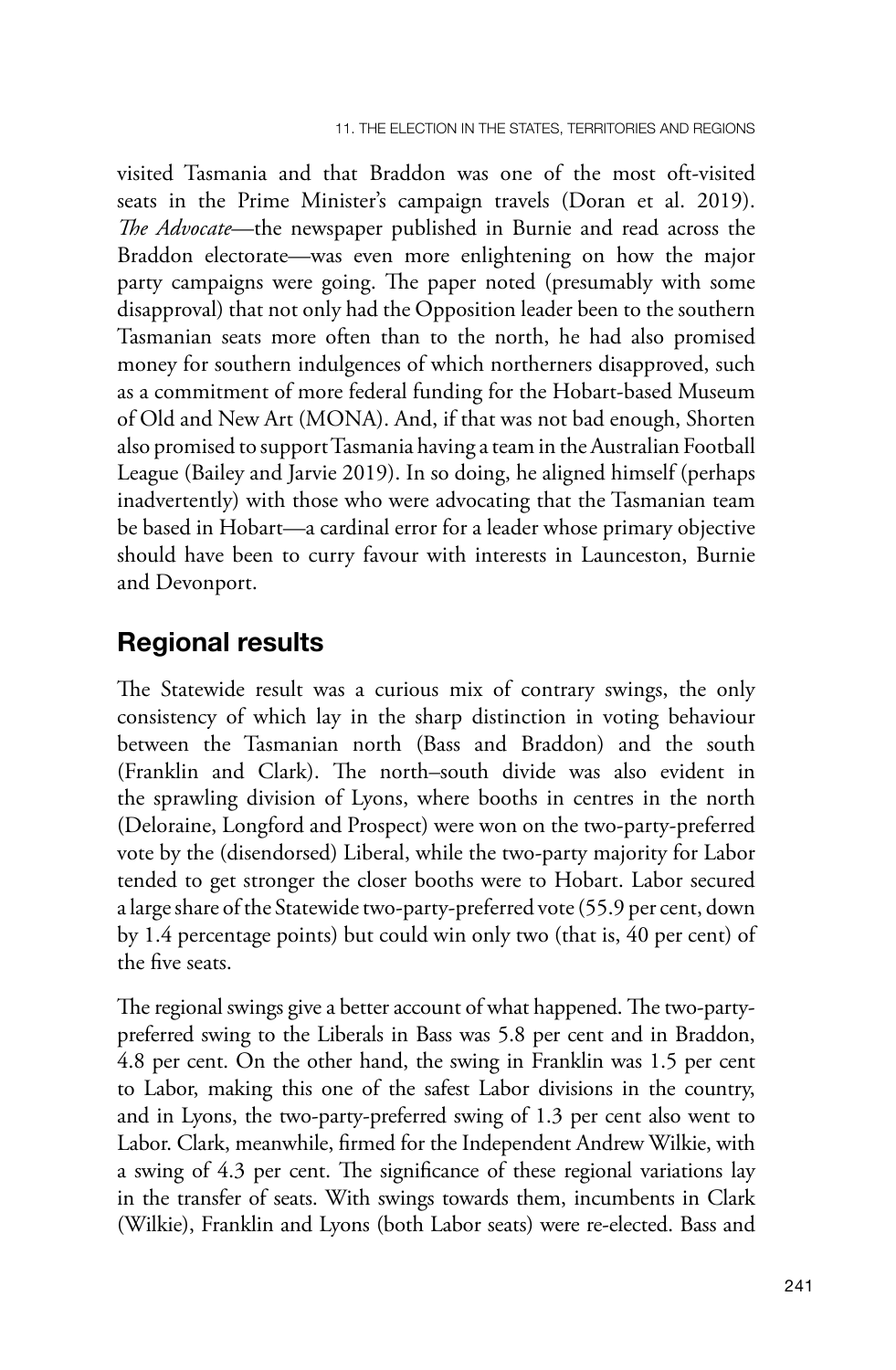Braddon, however, changed, with the Liberal candidates, Brigit Archer and Gavin Pearce, winning their respective seats from Labor incumbents. This was precisely the outcome the Liberals' national strategy had been geared to achieve and, as such, the importance of the Tasmanian result lay in its contribution to the return of the Morrison Government with a majority.

It is difficult to interpret the deeper meaning of the Tasmanian contribution to the 2019 election. At one level, the result conforms to a longstanding pattern in which Labor wins the Statewide two-party vote but does not win all, or many, of the five available seats. Denison/Clark appears to be the preserve of Wilkie, and Tasmania's most notoriously volatile electorates, Bass and Braddon, defied the Statewide result by being won by the Liberal Party, as they have been known to do in the past. Tasmania's regionalism was particularly noticeable in this election. The south of the State continued to be the electoral base for the social-democratic parties, including Labor and the Greens. On this occasion, the north of the State swung to the Liberals and, in the case of the northwest coast, embraced the populism of a candidate such as Jacqui Lambie.

## **The Australian Capital Territory**

By John Warhurst

There were two distinctive aspects to the ACT campaigns. The first were local ACT issues. These included the funding of national institutions, including the National Gallery of Australia, National Library of Australia, National Museum and the Australian War Memorial. In the case of the first three and others, the issue was too little government funding, while in the case of the War Memorial, it was criticism of the overly generous \$500 million funding of an expansion plan developed by its Director-General, Dr Brendan Nelson, a former Liberal Opposition leader (Zhou 2019).

Funding of the Australian Public Service and other public service matters are always an issue in the Australian Capital Territory, and this was so again. Labor campaigned on a better deal for the public service, including reducing spending on private consultants. Late in the campaign controversially, after most pre-poll voting had finished—the government announced cuts of \$1.5 billion over four years to the public service to fund its election campaign spending promises (Whyte 2019a).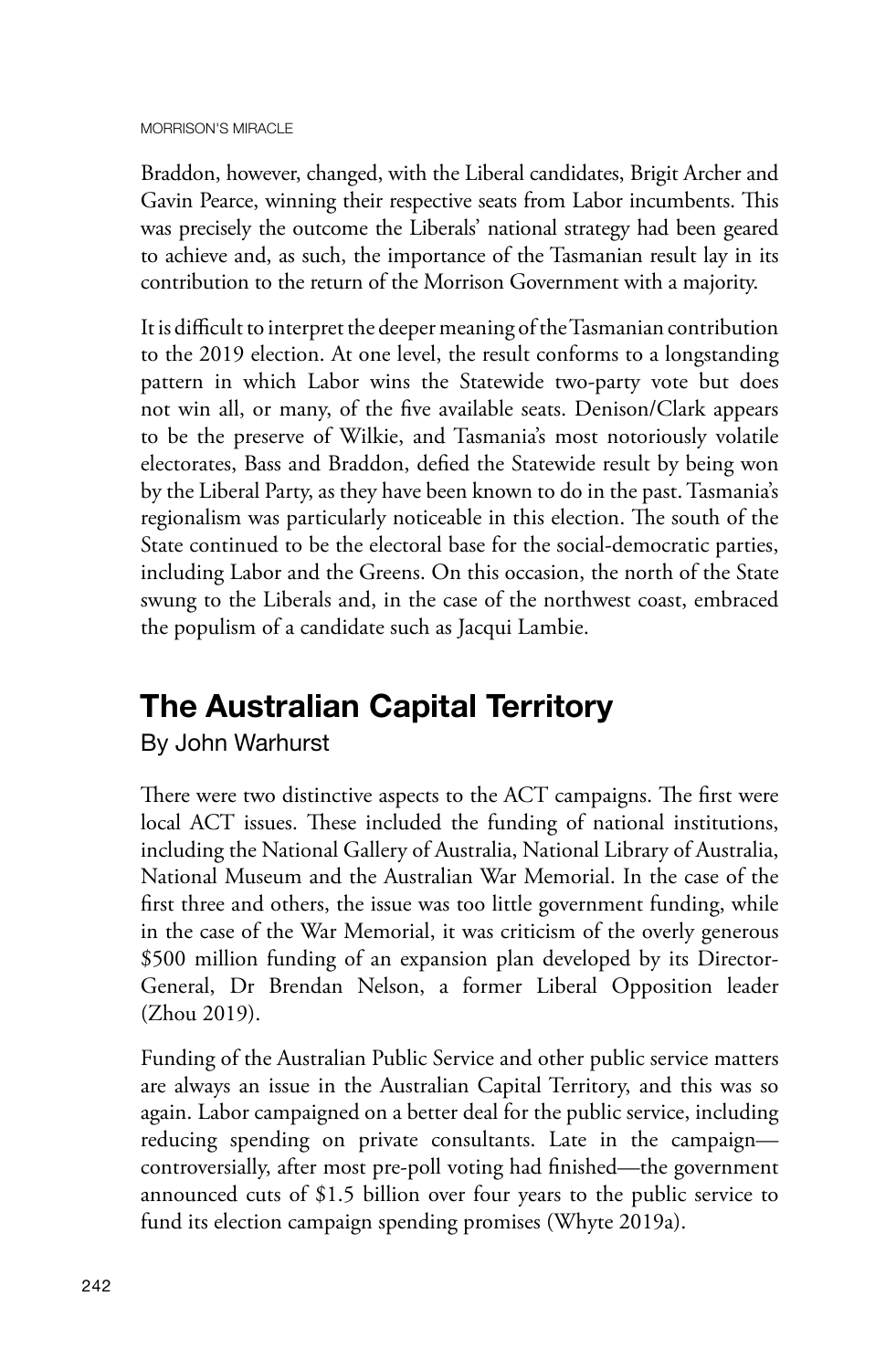The second unique aspect was the energetic campaign against conservative Liberal Senator Zed Seselja (Warhurst 2019). He has long been a controversial figure in the Australian Capital Territory among the factionalised Liberal Party and within the Canberra community. He opposed same-sex marriage during the postal survey and abstained from voting on the legislation during 2017. He was also one of the leading young guns supporting Peter Dutton's campaign against Malcolm Turnbull in 2018—both matters way out of character for left-leaning, socially progressive Canberra.

While the two major party senators are almost impossible to shift in Canberra—despite repeated efforts by the Democrats and the Greens, among others—this time the campaign was vociferous. Both the Greens candidate, Penny Kyburz, and Independent Anthony Pesec campaigned hard and they were joined by Unions ACT and Get Up!. Unions ACT ran an allegedly \$100,000 Dump Zed campaign (www.dumpzed.org.au [site discontinued]), including leaflets and a polling place presence. Its leaflet linked Seselja, Dutton and Tony Abbott. As voters queued to vote, they were handed empty scratchie cards with the messages 'Under Zed you will get Zilch' and 'Put Zed last. That's where he puts you'. Get Up! distributed how-to-vote cards urging: 'Vote for Climate Change. This time Don't Vote Liberal.' They urged a vote for Kyburz and Pesec because they offered 'very strong support for climate action'. By contrast, Katy Gallagher for Labor was rated a more muted 'Moderate Support for Climate Change' (though the how-to-vote card scarcely distinguished between the three candidates). For his part, Seselja relished the challenge and did not hide behind the Liberal brand. His campaign was personalised as 'Your local candidate for the Senate', using his distinctive brand name 'Zed' on the T-shirts of his many young volunteers.

### **Regional results**

Labor won all three seats easily, but these seats are now more distinguishable in their voting patterns. Labor held its two-party-preferred position in the House of Representatives, despite suffering small negative swings in the southern seat of Bean, where the Independent environmentalist Jamie Christie polled 8.9 per cent and the Greens polled 13.7 per cent (more than 22 per cent in total), and in the northern seat of Fenner. In the central seat of Canberra, new Labor MP Alicia Payne won a two-partypreferred swing of 4 per cent and Tim Hollo (Greens) earned a swing of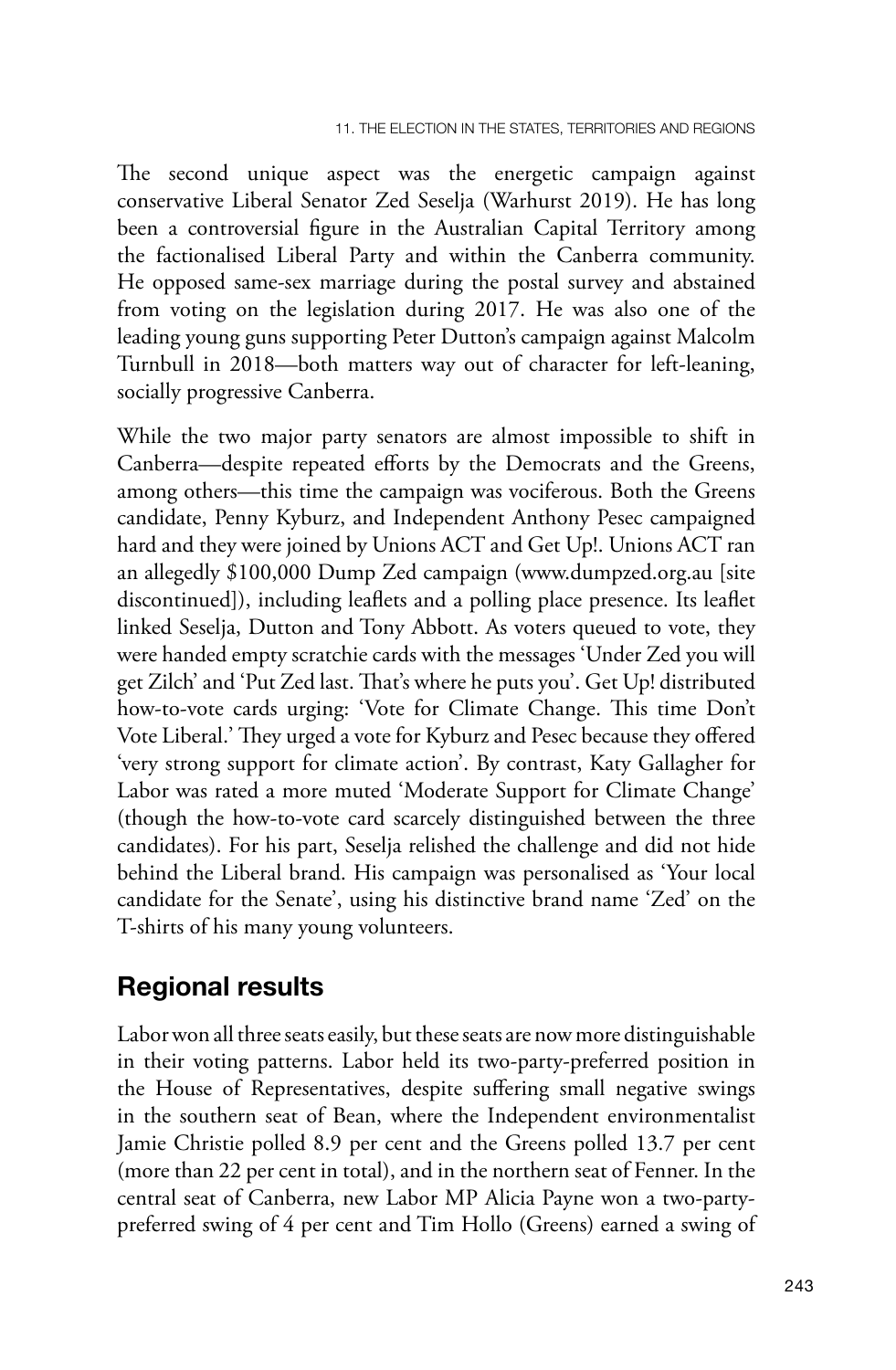4.6 per cent up to 23.7 per cent, making it one of the nation's most Green electorates. In the Senate, Labor and the Liberals split the two seats, but there was a tiny swing against Seselja and a swing towards both the Greens (3.5 per cent, up to 19.4 per cent) and Independent Pesec (5 per cent). This means the anti-Zed campaign was ultimately ineffective, and he won close to a quota in his own right. According to Seselja, that showed that the 'personalised' campaign against him did not work. In reality, he was also protected by the two-seat system, as was always going to be the case.

Canberra remains a 'Labor town' with a strong green tinge (Whyte 2019b). That is also the case at the Territory level. Zed Seselja floats in a sea of red. To some, including former public service commissioner John Lloyd of the Institute of Public Affairs, this pattern is a worrying anomaly with possible implications for the connection between the Australian Public Service and the wider community (Dingwall 2019). The largely conservative ideological character of the ACT Liberals is something of an enigma; moderation might be suggested by the demographics if greater electoral success is desired. Any change in ACT representation in future elections remains highly unlikely.

## **The Northern Territory**

By Will Sanders

At the 2016 federal election, support for the Country Liberals was at a historic low and the two-term Country Liberal Member of the House of Representatives for the Darwin-based seat of Solomon, Natasha Griggs, lost her seat comprehensively with just 34.5 per cent of first-preference votes and 44 per cent of the two-candidate-preferred count. This probably reflected the disarray of the Country Liberal Government in the Northern Territory Legislative Assembly, which had suffered both a change of chief minister and several defections since its election in August 2012 (Smee and Walsh 2016). A month after Griggs's loss, the Country Liberals under Adam Giles lost the August 2016 Legislative Assembly election to Labor under Michael Gunner in a similarly comprehensive fashion.

During the 2019 election campaign, the Northern Territory achieved prominence in the national media just once, when Prime Minister Scott Morrison and Opposition leader Bill Shorten both visited, on Tuesday, 23 April. As well as supporting the Country Liberals' two aspiring women candidates for the House of Representatives and a new woman Senate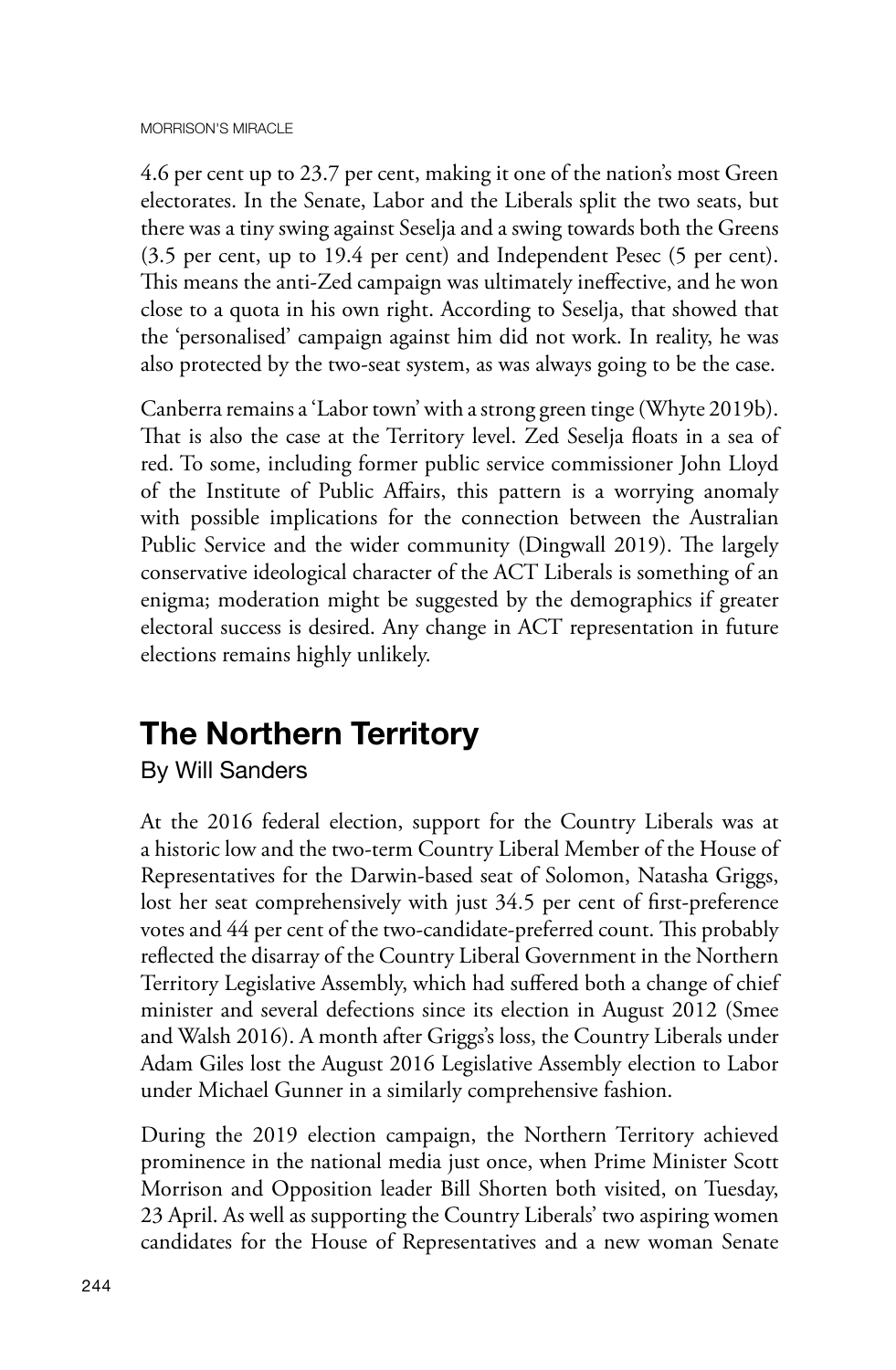candidate, Morrison criticised the Gunner Territory Labor Government, which by the end of 2018 was suffering defections over management of its large debt and Budget deficit. Morrison called Gunner's government the 'worst in the country' and argued that 'if you can't manage money, you can't run a country'. The not-so-hidden implication was that poor money management was a problem for Labor, which also extended to Shorten and his federal team. Shorten's task during his Territory visit was the more staid one of supporting two incumbent members of the House of Representatives and a senator seeking re-election. His rhetoric was about 'Territorians looking to the future' and 'taking opportunities', as 'Territorians do'.

When Labor retained its two Northern Territory House of Representatives seats in the 2019 election, this was interpreted by the party faithful in the Territory as a vote of confidence in the Gunner Government and as evidence that Morrison's criticisms of it had misfired (Gibson 2019). While this probably overinterprets the result, the 2016 story above suggests that legislative assembly elections and Commonwealth parliamentary elections in the Territory can interact.

From a larger geographic perspective in 2019, the obvious question is: why was the Northern Territory strong for Labor when Queensland to the east and Western Australia to west were so much more problematic? The political economies of these outlying regions based on resource extraction industries may seem rather similar, but there is something different occurring in the Territory electorally compared with Queensland and Western Australia. One difference is that the Territory, with its much smaller capital city in the north rather than the south, has a larger proportion of public administrators and other white-collar professionals building careers in the jurisdiction but ultimately destined to leave. Gerritsen (2010: 32–33) has called this 'the politics of the expatriates' and notes as a corollary that the 'real Territorians' are the Aboriginal people for whom the Northern Territory is a long-term home. This points to a second big difference from Queensland and Western Australia: the Indigenous proportion of the population in the Northern Territory.

With more than 40 per cent of its population identifying as Aboriginal and/or Torres Strait Islander in the 2016 census, the Northern Territory's second outback seat of Lingiari stands out as the one House of Representatives division in which Indigenous Australians are a high enough proportion of the population to have significant electoral power.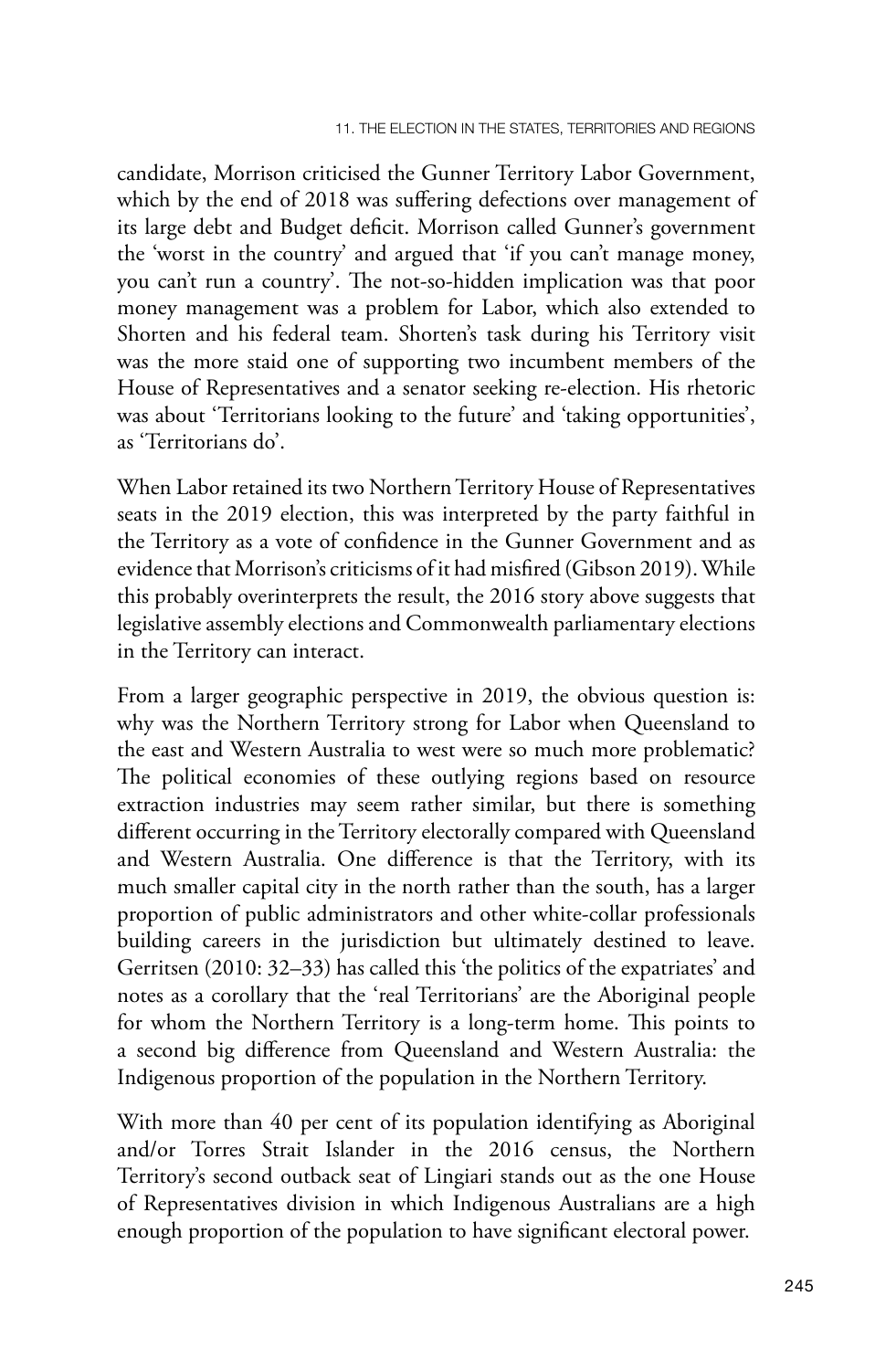The Country Liberals' 2019 pre-selection in Lingiari of prominent young Warlpiri woman and Alice Springs town councillor Jacinta Price suggested an attempt to attract Aboriginal votes. While her primary vote was 5 per cent higher than her predecessor's in 2016, the Labor vote for the incumbent, Warren Snowdon, was also up 5 per cent. Whereas in 2016 there had been nine candidates in Lingiari (including one prominent Yolngu Independent, who attracted 4.3 per cent of votes), in 2019, there were just six candidates to share the primary vote. While Price was the prominent Indigenous candidate in 2019, her vote was strongest in the regional towns and weaker in the discrete Aboriginal communities. Snowdon, by contrast, won these discrete communities serviced by remote-area mobile polling even more convincingly than in past elections when he had also faced high-profile Aboriginal candidates.

Snowdon's seven-term tenure in Lingiari suggests that the Aboriginality of candidates has made little difference to recent Commonwealth parliamentary elections in the Northern Territory. No doubt, in this one House of Representatives division in which there is such a significant Aboriginal presence, Labor will think hard about an Aboriginal replacement candidate for Snowdon. But in the meantime, Aboriginal voters have not moved in large numbers to support Aboriginal candidates, whether as Independents, for the Country Liberals, for general minor parties or, as in 2013, for Australia's First Nations Political Party.

Since 2010, the AEC has invested significantly in Indigenous electoral participation. In 2019, the AEC produced a table (Table 11.8) as part of its work on enrolment. In the 151 divisions of the House of Representatives grouped in Table 11.8, the two outlying divisions with an 'enrolment rate' compared with the 'estimated enrolment eligible population' in the range 75–80 per cent are Lingiari and Durack, in the Kimberley region of Western Australia. These are also the two divisions with the highest proportions of Indigenous people in their populations. Turnout against enrolment is also a problem in Lingiari, which is the one House of Representatives division in the far-right column of Table 11.9—two categories lower in turnout than any other. Increased enrolment among Aboriginal people in Lingiari could, ironically, decrease turnout further, unless the AEC can also improve Indigenous participation in remote-area mobile polling.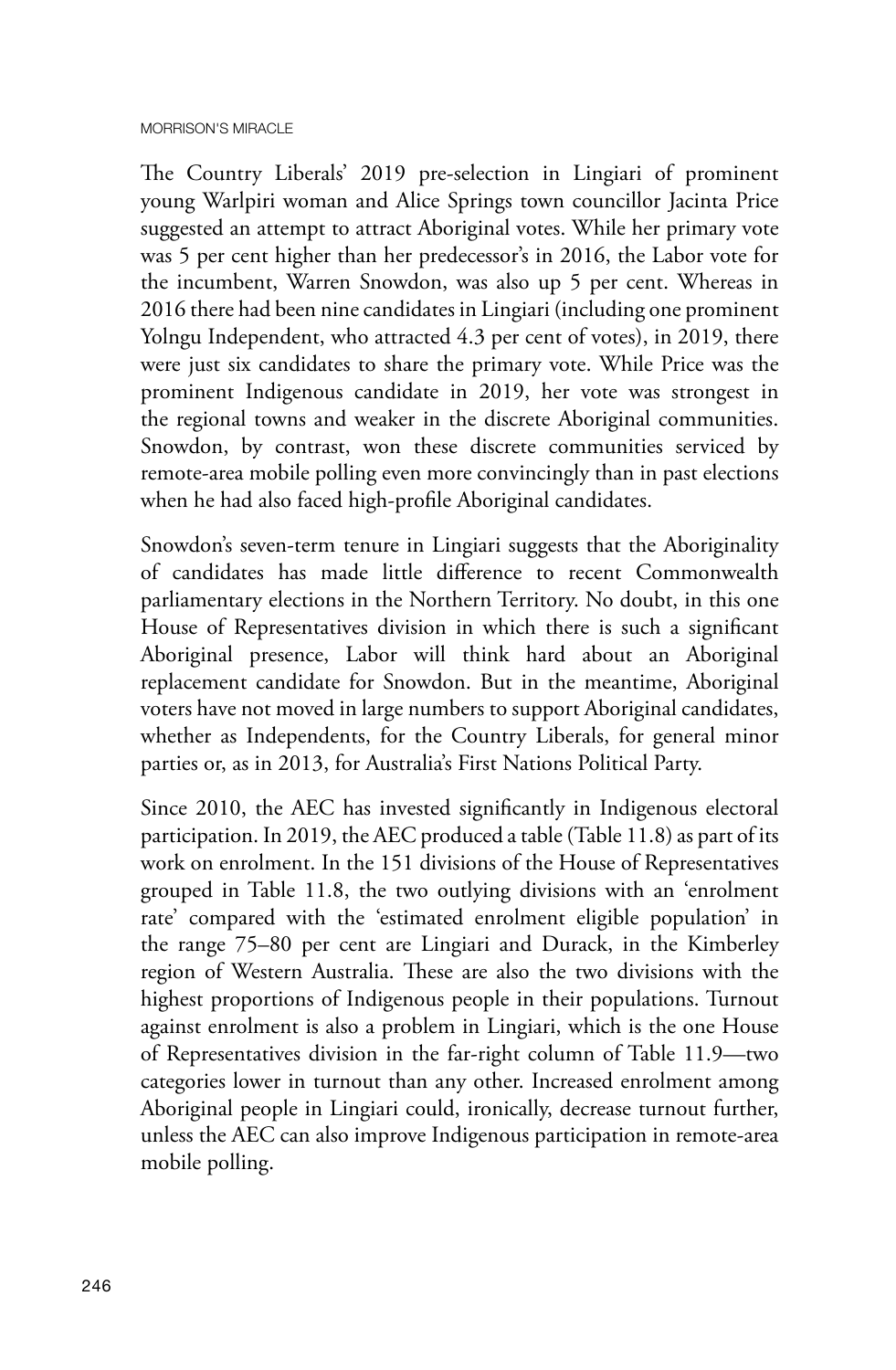11. The election in the States, Territories and regions

|                      | $>98\%$ | $>95\%$<br>< 98% | $>90\%$<br>$<$ 95% | $>85\%$<br>$90%$ | $>80\%$<br>$< 85\%$ | >75%<br><80% |
|----------------------|---------|------------------|--------------------|------------------|---------------------|--------------|
| No. of HoR divisions | 54      | 52               | 4                  |                  |                     |              |

#### **Table 11.8 Enrolment in 151 House of Representatives divisions compared with 'Estimated enrolment eligible population', March 2019**

Source: Australian Electoral Commission, enrolment statistics.

#### **Table 11.9 Votes cast against enrolment in 151 House of Representatives divisions, July 2019**

|                     | >95% | $>90\%$<br>< 95% | $>85\%$<br>$90%$ | $>80\%$<br>$< 85\%$ | >75%<br>$< 80\%$ | >70%<br>< 75% |
|---------------------|------|------------------|------------------|---------------------|------------------|---------------|
| No of HoR divisions |      | 126              | つっ               |                     |                  |               |

Source: Australian Electoral Commission, 2019 Australian federal election results.

Aboriginal electoral power in remote areas of the Northern Territory is real, by virtue of population proportions, and probably explains the different results in the Territory in 2019 compared with remote areas of Queensland and Western Australia. However, enrolment and turnout figures suggest that such Aboriginal electoral power may still have considerable untapped potential.

### **References**

- Australian Bureau of Statistics (ABS). 2018. *Australian National Accounts: State Accounts, 2017–18*. Cat. no. 5220.0 Canberra: ABS. www.abs.gov.au/AUS STATS/abs@.nsf/DetailsPage/5220.02017-18?OpenDocument.
- Australian Electoral Commission (AEC). 2019a. 'House of Representatives: First preferences by party—Qld'. *Tally Room 2019 Federal Election*. Canberra: AEC. results.aec.gov.au/24310/Website/HouseStateFirstPrefsBy Party-24310-QLD.htm.
- Australian Electoral Commission (AEC). 2019b. 'House of Representatives: First preferences by party'. *Tally Room 2019 Federal Election*. Canberra: AEC. results.aec.gov.au/24310/Website/HouseStateFirstPrefsByParty-24310-NAT. htm.
- Australian Labor Party (ALP). 2019a. *Labor's Fair Plan for Schools*. Sydney: ALP. www.fairgoforschools.com.au/.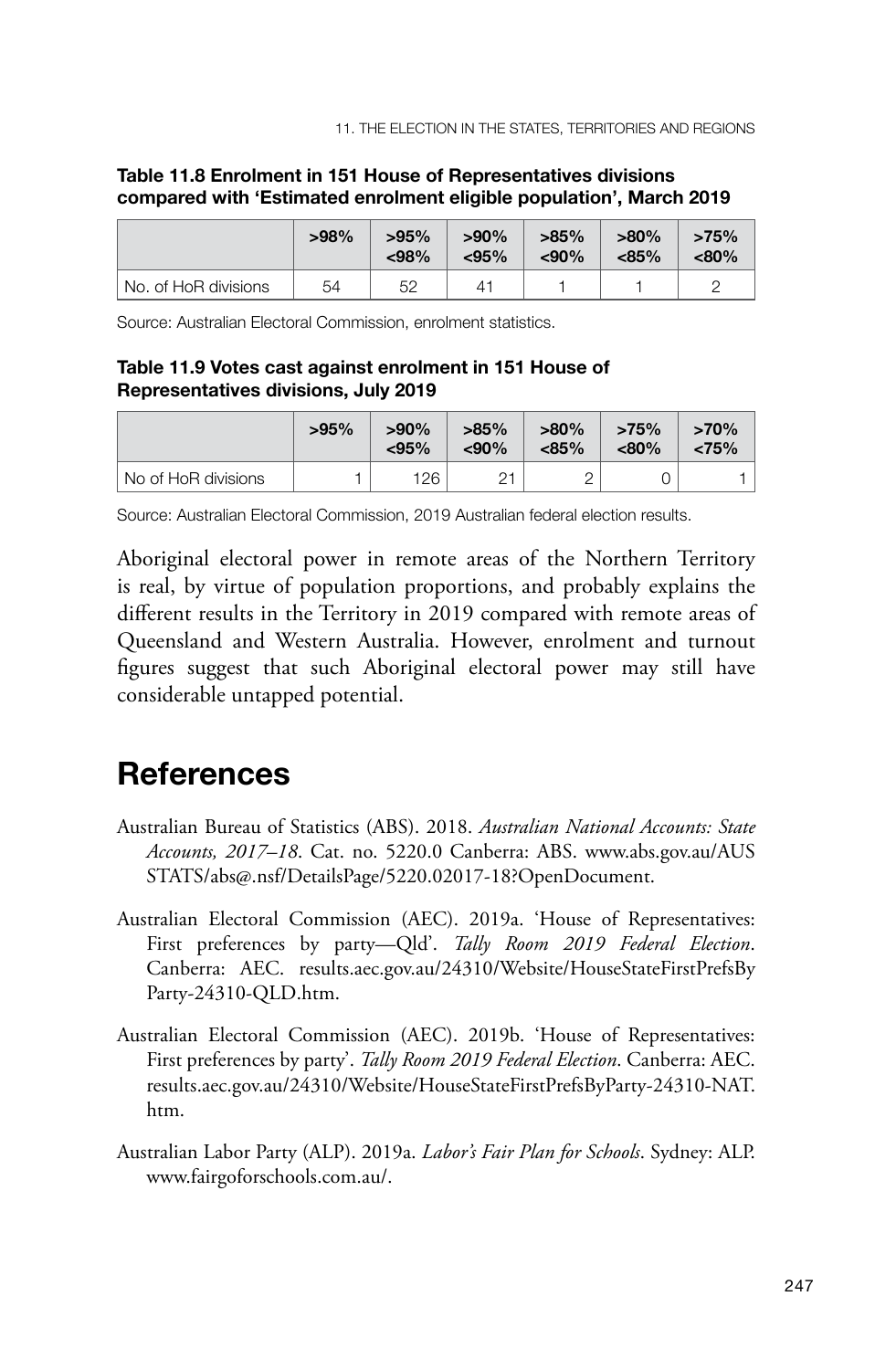- Australian Labor Party (ALP). 2019b. *Nation-Building Infrastructure*. Sydney: ALP. www.alp.org.au/media/1902/nation\_building\_infrastructure. pdf [page removed].
- Bailey, Sue and Emily Jarvie. 2019. 'Week 3 of the 2019 federal election campaign: Analysis'. *The Advocate*, [Burnie], 5 May. www.theadvocate.com.au/ story/6106681/candidate-headaches-dog-parties/.
- Blaxendale, Rachel and Remy Varga. 2019. 'Marginal motive in transport spending'. *The Australian*, 4 April: 6.
- Brown, Greg. 2019. 'Shorten yet to rule out Adani review'. *The Australian*, 23 April: 5.
- Chan, Gabrielle. 2019. 'Shorten evokes Whitlam the hero, but is it really going to be his time?'. *The Guardian*, 16 May.
- Charlton, Peter. 1983. *State of Mind: Why Queensland is Different*. Sydney: Methuen-Haynes.
- Commins, Patrick. 2019. 'Per capita recession looms again'. *Sydney Morning Herald*, 4 March: 23.
- Dingwall, Doug. 2019. 'Agencies should consider relocating jobs'. *The Canberra Times*, 4 June.
- Doran, Matthew, Andrew Kesper and Emma Machan. 2019. 'Halfway to the election, where have the leaders been?'. *ABC News*, 1 May. www.abc.net.au/ news/2019-05-01/federal-election-campaign-heatmap-shows-where-leadersvisiting/11059550.
- Fiorina, Morris. 1981. *Retrospective Voting in American Elections*. New Haven, CT: Yale University Press.
- Gailberger, Jade. 2019a. 'Boothby battle begins'. *The Advertiser*, [Adelaide], 9 April: 10.
- Gailberger, Jade. 2019b. 'Labor makes waves in Bight'. *The Advertiser*, [Adelaide], 9 April: 6.
- Gerritsen, Rolf. ed. 2010. *North Australian Political Economy: Issues and Agendas.*  Darwin: Charles Darwin University Press.
- Gibson, Jano. 2019. 'Northern Territory Labor optimistic of 2020 re-election after federal election results'. *ABC News*, 20 May. www.abc.net.au/news/ 2019-05-20/election-results-give-nt-labor-optimism-for-re-election-in-2020/ 11131530.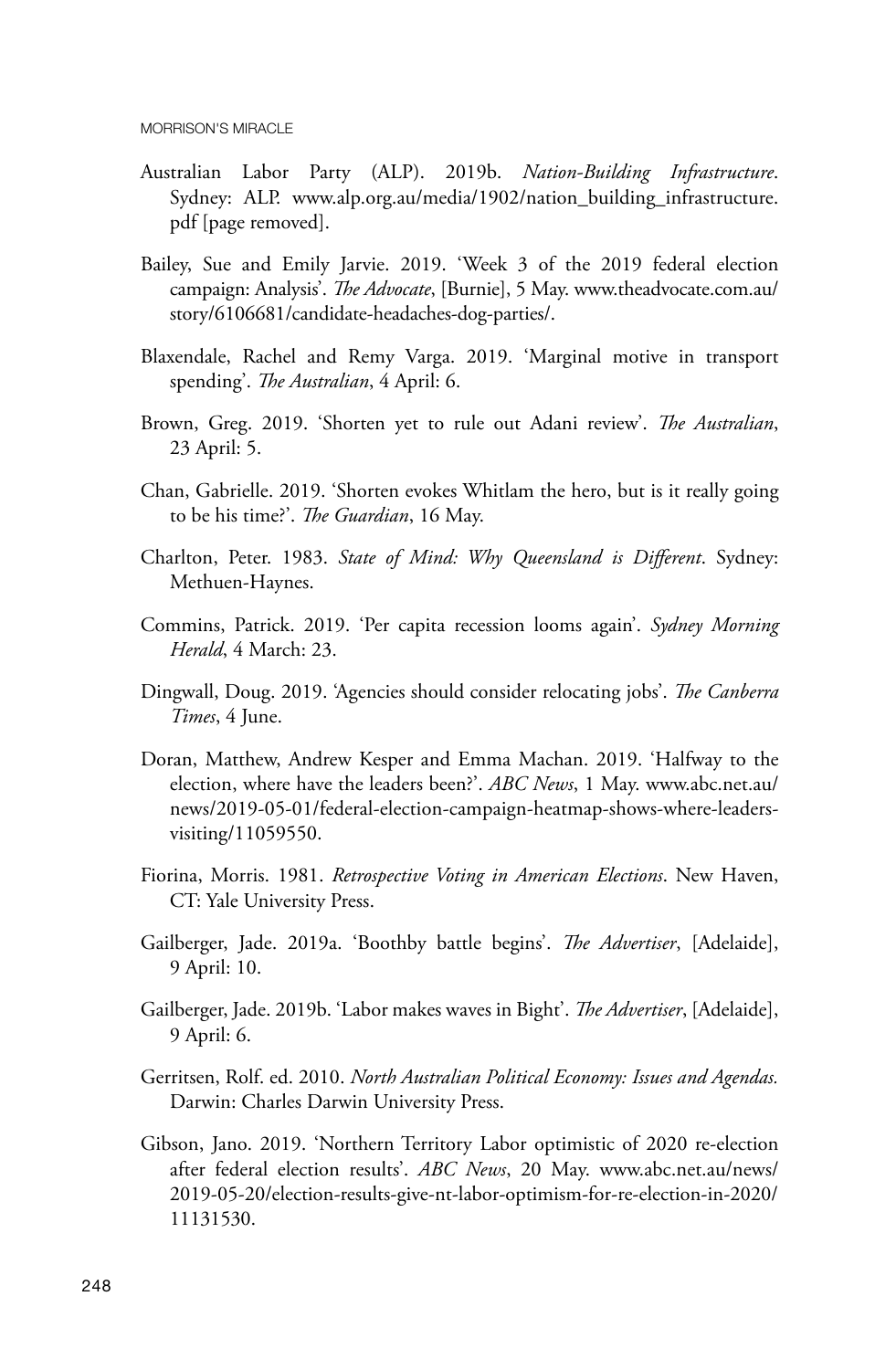- Hanrahan, Catherine. 2019. 'Vote Compass finds voters are split on economy and environment as most important issue'. *ABC News*, 17 April. www.abc.net.au/ news/2019-04-17/vote-compass-election-most-important-issues/11003192.
- Hewett, Jennifer. 2019. 'A highly taxing campaign for voters'. *Australian Financial Review*, 15 April: 2.
- Hondros, Nathan, Hamish Hastie and Hannah Barry. 2019. 'WA budget inches back into surplus but debt will have to wait a while'. *WAtoday*, 9 May. www. watoday.com.au/national/western-australia/wa-budget-inches-back-intosurplus-but-debt-will-have-to-wait-a-while-20190509-p51lq5.html.
- Killoran, Matthew. 2019. 'Backing for coal despite activists'. *The Courier-Mail*, [Brisbane], 20 April: 17.
- Killoran, Matthew and Annika Smethurst. 2019. 'Big tax win for Morrison'. *The Courier-Mail*, [Brisbane], 12 May: 11.
- Laschon, Eliza. 2018. 'The GST overhaul has been given the green light: Here's what it all means for WA'. *ABC News*, 14 November. www.abc.net.au/news/ 2018-11-14/gst-explainer-how-will-wa-spend-its-windfall/10493500.
- Lewis, R. 2019. 'Labor leaders building bridges in the west'. *The Australian*, 16 May: 9.
- Liberal Party of Australia. 2019a. *Election Policies*. Canberra: Liberal Party of Australia. www.liberal.org.au/our-policies.
- Liberal Party of Australia. 2019b. *Our Plan for Western Sydney*. Canberra: Liberal Party of Australia. www.liberal.org.au/our-plan-western-sydney.
- McKay, Jack. 2019. 'Coal shoulder a sign of the times'. *The Courier-Mail*, [Brisbane], 24 April: 12.
- McQueen, Humphrey. 1979. 'States of the Nation: Queensland—A State of Mind'. *Meanjin* 38: 41–51.
- Marszalek, Jessica. 2017. 'Greens take it to Trad'*. The Courier-Mail*, [Brisbane], 26 November: 7.
- Martinez i Coma, Ferran and Rodney Smith. 2018. 'The States and Territories'. In *Double Disillusion: The 2016 Australian Federal Election*, edited by Anika Gauja, Peter Chen, Jennifer Curtin and Juliet Pietsch, 211–34. Canberra: ANU Press. doi.org/10.22459/DD.04.2018.09.
- Murphy, Denis. 1978. 'Queensland's Image and Australian Nationalism'. *Australian Quarterly* 50: 77–91.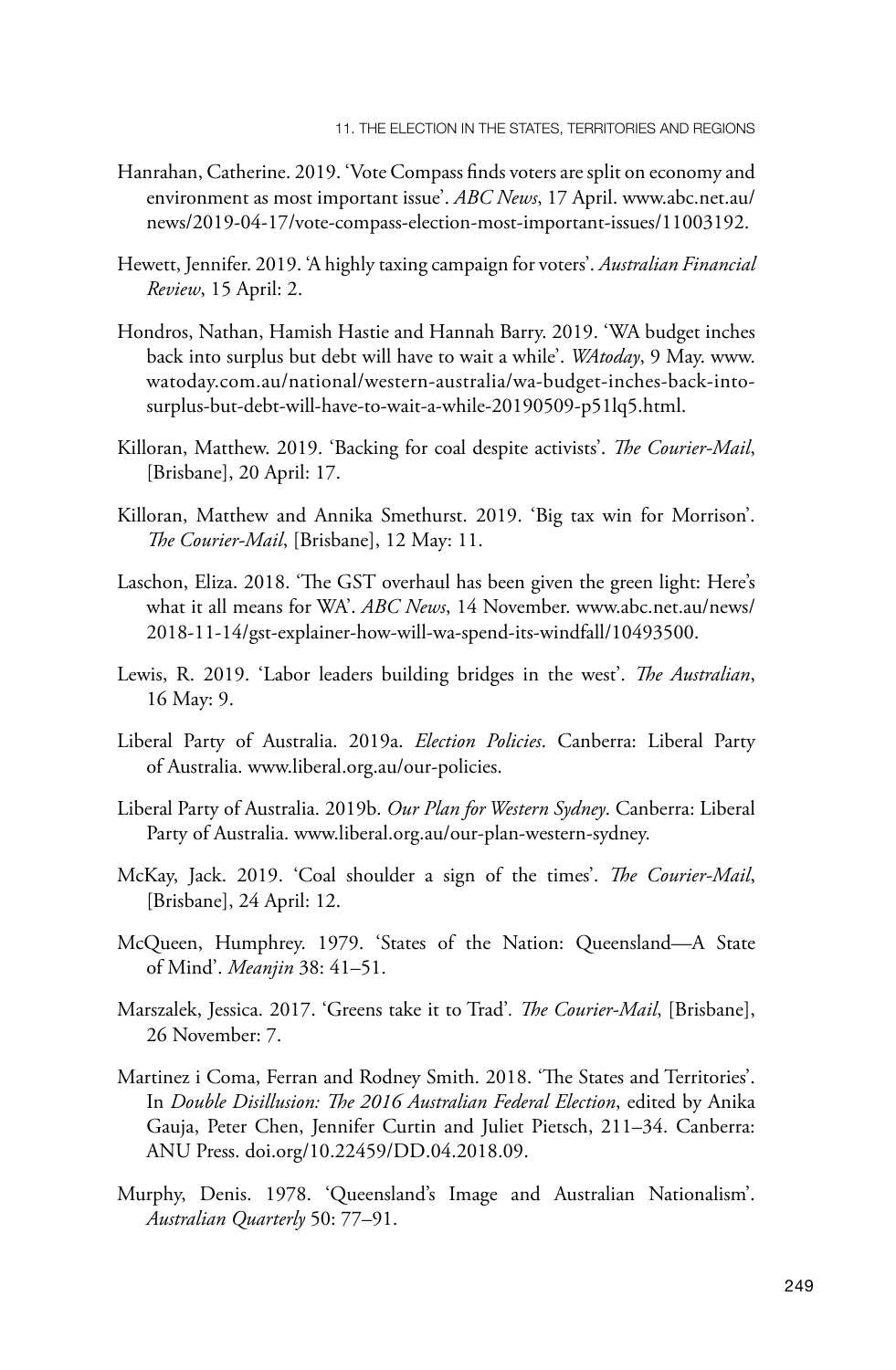- New South Wales (NSW). 2018. *Budget Statement 2018–2019*. Budget Paper No. 1. Circulated by The Hon. Dominic Perrottet MP, Treasurer, and Minister for Industrial Relations. Sydney: NSW Government. www.budget.nsw.gov. au/sites/default/files/budget-2018-06/Budget\_Paper\_1-Budget\_Statement\_ UDPATED\_2.pdf.
- Queensland Government Statistician's Office (QGSO). 2019. *Employment Growth and Unemployment, Queensland and Australia, 1978–79 to 2017–18*. Brisbane: Queensland Treasury.
- Scarr, Lanai. 2019a. 'Federal election 2019: Scott Morrison would call Perth home if he didn't live in Sydney'. *West Australian*, [Perth], 26 April. www.thewest. com.au/politics/federal-election-2019/federal-election-2019-scott-morrisonwould-call-perth-home-if-he-didnt-live-in-sydney-ng-b881179309z.
- Scarr, Lanai. 2019b. 'The west could be the key in the fight for power'. *West Australian*, [Perth], 13 May. www.thewest.com.au/opinion/lanai-scarr/lanaiscarr-the-west-could-be-key-in-fight-for-power-ng-b881196453z.
- Scarr, Lanai and Annabel Hennessy. 2019. 'Federal election 2019: Negative gearing changes may hit Labor heartland'. *West Australian*, [Perth], 8 May. www.thewest.com.au/politics/federal-election-2019/federal-election-2019 negative-gearing-changes-may-hit-labor-heartland-ng-b881184514z.
- Smee, Ben and Christopher Walsh. 2016. *Crocs in the Cabinet: Northern Territory Politics—An Instruction Manual on How Not to Run a Government.* Sydney: Hachette Australia.
- Viellaris, Renee. 2019. 'A little ray of sunshine'. *The Courier-Mail*, [Brisbane], 18 May: 6.
- Warhurst, John. 2019. 'Canberra and the Zed phenomenon'. *The Canberra Times*, 23 May.
- Whyte, Sally. 2019a. 'Coalition's \$1.5b cut from public service'. *The Canberra Times*, 17 May.
- Whyte, Sally. 2019b. 'Election 2019: How successful were the effort of Independents and the Greens in Canberra?'. *The Canberra Times*, 19 May.
- Williams, Paul D. 2009. 'Leaders and Political Culture: The Development of the Queensland Premiership, 1859–2009'. *Queensland Review* 16(1): 15–34.
- Williams, Paul D. 2011. 'How Did They Do It? Explaining Queensland Labor's Second Electoral Hegemony'. *Queensland Review* 18(2): 112–33.